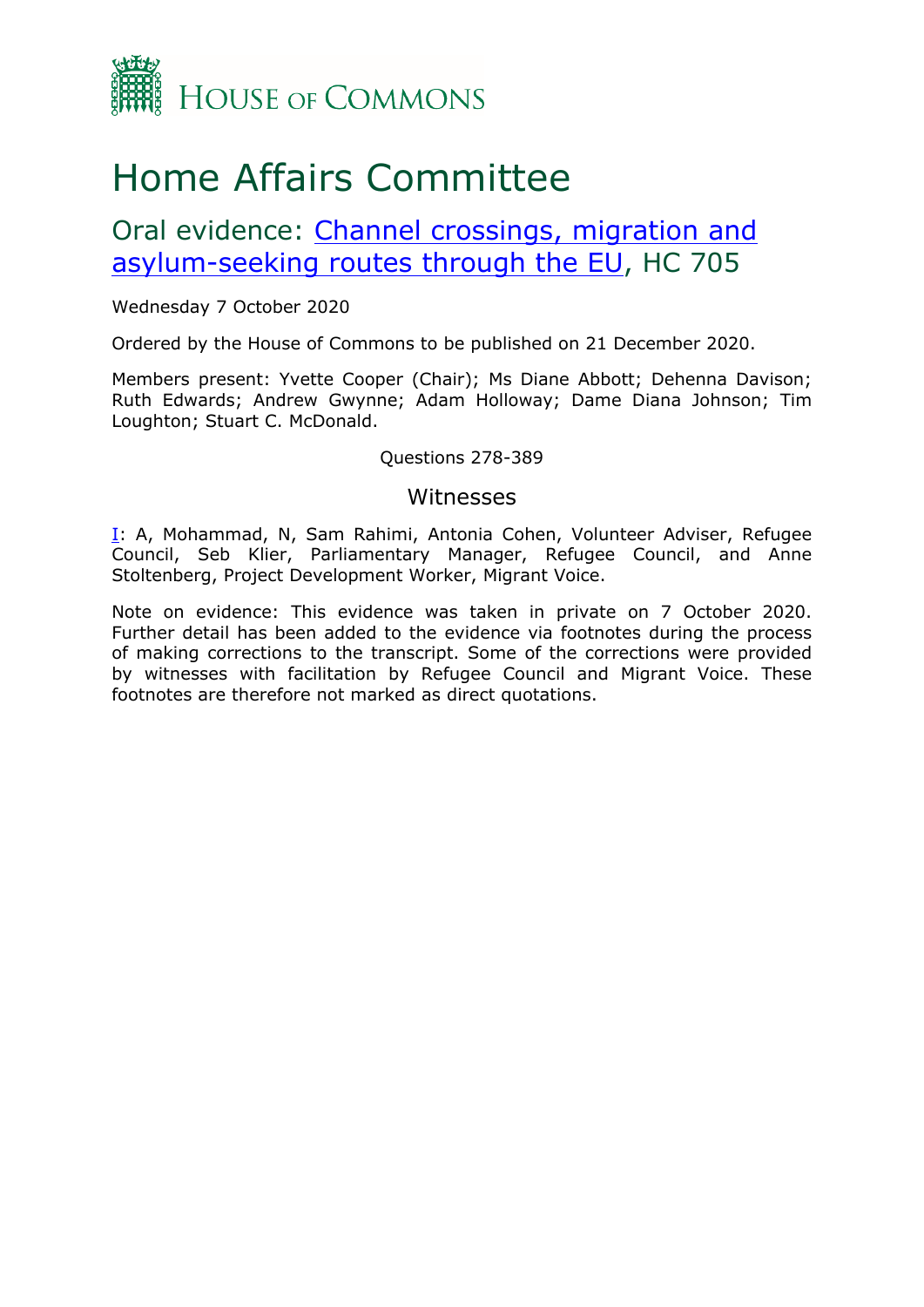

# <span id="page-1-0"></span>Examination of witnesses

Witnesses: A, Mohammad, N, Sam Rahimi, Antonia Cohen, Seb Klier and Anne Stoltenberg.

**Chair:** Can I welcome all of you to this meeting? We really appreciate it. I am Yvette, the Chair of the Committee. We are taking evidence on the channel crossings, what has been happening with the boats, what has been happening for people arriving and some of the difficulties that everybody faces, so we were very keen to hear from you about your experiences. I appreciate that many of the experiences you have faced may have been very difficult, so we really do not want to ask you anything that is difficult for you to talk about. We very much appreciate anything that you are able to tell us.

I thought we would start with the members of the Committee introducing ourselves. I am Yvette Cooper, the Chair of the Committee. I am the Labour MP for Castleford in Yorkshire, which is about 20 minutes outside Leeds, and I have been an MP for about 20 years. Andrew, can I go to you next?

**Andrew Gwynne:** Hello all, and thanks for this today. I am Andrew Gwynne. I am the Labour MP for a seat called Denton and Reddish, which is 6 miles outside of Manchester. I have been a Member of Parliament for 15 years.

**Ms Abbott:** My name is Diane Abbott. I am a Labour Member of Parliament. My constituency is in Hackney in east London, and we have always had a great many refugees and asylum seekers living there. I have been a Member of Parliament for 33 years.

**Dehenna Davison:** Hello all. Thank you for being with us. My name is Dehenna, and I am the Conservative Member of Parliament for a place called Bishop Auckland, which is a long way north just outside Newcastle. I have only been an MP since December, so I still have an awful lot to learn, but I am getting there.

**Stuart C. McDonald:** Good morning everybody. My name is Stuart McDonald, an MP with the Scottish National party, which is usually called the SNP for short. I represent people in a constituency called Cumbernauld, Kilsyth and Kirkintilloch East—it is a bit of a mouthful which is quite near Glasgow up in Scotland. I have been an MP now for five years.

**Ruth Edwards:** Morning everyone. Thank you for joining us today. I am Ruth Edwards. I am the Conservative Member of Parliament for Rushcliffe, which is in Nottinghamshire in the east midlands. Like Dehenna, I was also newly elected in December.

**Adam Holloway:** As-salamu alaykum. I am Adam. I am an MP in Kent. I have never been to Yemen, but I spent quite a lot of time in Afghanistan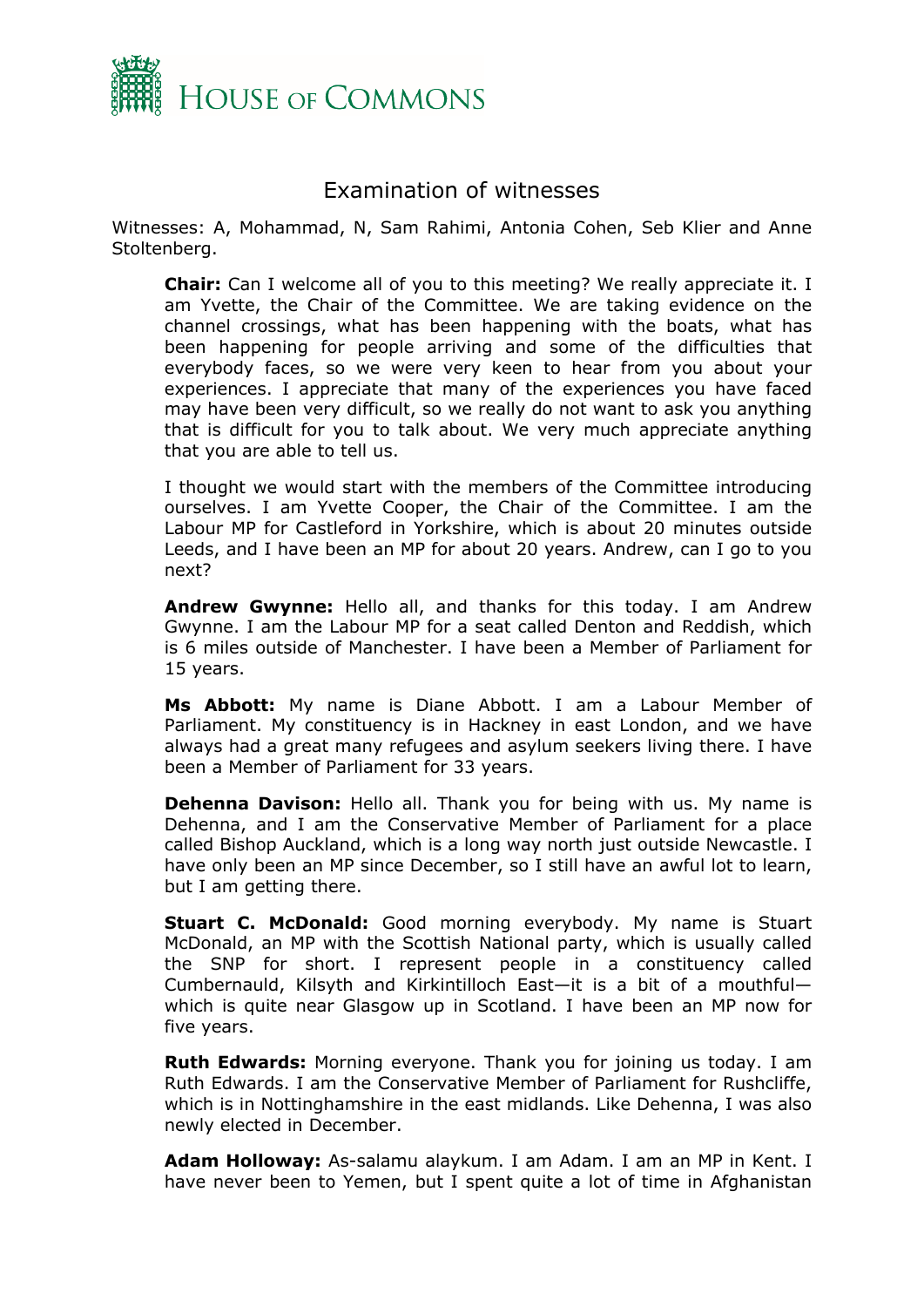

with Pir Gailani when they were fighting the Russians, and I have probably been to Afghanistan about 25 times.

**Dame Diana Johnson:** My name is Diana Johnson. Hello. I am the Member of Parliament for Hull North, which is up in Yorkshire, so it is up in the north and on the coast. I have been an MP for 15 years.

*Elizabeth Hunt:* Good morning. My name is Elizabeth, and I am the Clerk of the Committee, which means that I run the staff team and work with Dominic, who you have already met.

Q278 **Chair:** I think we have Antonia, Seb, Anne and Judith from the Refugee Council and Migrant Voice on the call as well. Is that right?

*Anne Stoltenberg:* I am Anne from Migrant Voice. Judith is not joining us. I am based in London, but I am originally from Denmark.

*Antonia Cohen:* My name is Antonia. I am volunteer adviser at the Refugee Council and have been for the past 12 or more years. I also run something called the Refugee Cricket Project, which involves both cricket and advice. I am based in London.

*Seb Klier:* I am Seb Klier. I am the parliamentary manager at the Refugee Council based in London.

Q279 **Chair:** We have A, N and Sam with us. Thank you very much for joining us. Can I just ask each of you in turn about your decision to leave Yemen or Afghanistan? What factors influenced your decisions to leave?

**N:** Hi everyone. My name is N, and I am from Afghanistan. It is nice to meet everyone.

**Chair:** Good to see you.

*N:* Thank you. Your question is about why I left Afghanistan.

#### **Chair:** Yes.

*N:* I am from Uruzgan, which is not far from Kandahar, if you've heard of it. Adam said that he had been to Afghanistan 25 times, so he probably knows it. My village was under the control of the Taliban, and they wanted to recruit people to be part of their team. They asked my dad, but he didn't want to join and refused, so they took him by force. After they took him, we never saw him again. After that, they came to my house—I do not want to go into too much detail—and they tried to take me and train me to become part of their team. They were basically trying to brainwash me to train me to become a suicide bomber. $1$ 

My mum was worried for my life and my future, so she handed me to a smuggler who brought me to Kabul, which is the capital and a long way

 $<sup>1</sup>$  Additional note from witness following session: The Taliban wanted to train N as a</sup> suicide bomber, which N and his family did not want. So N left Afghanistan before they could take him and start this training.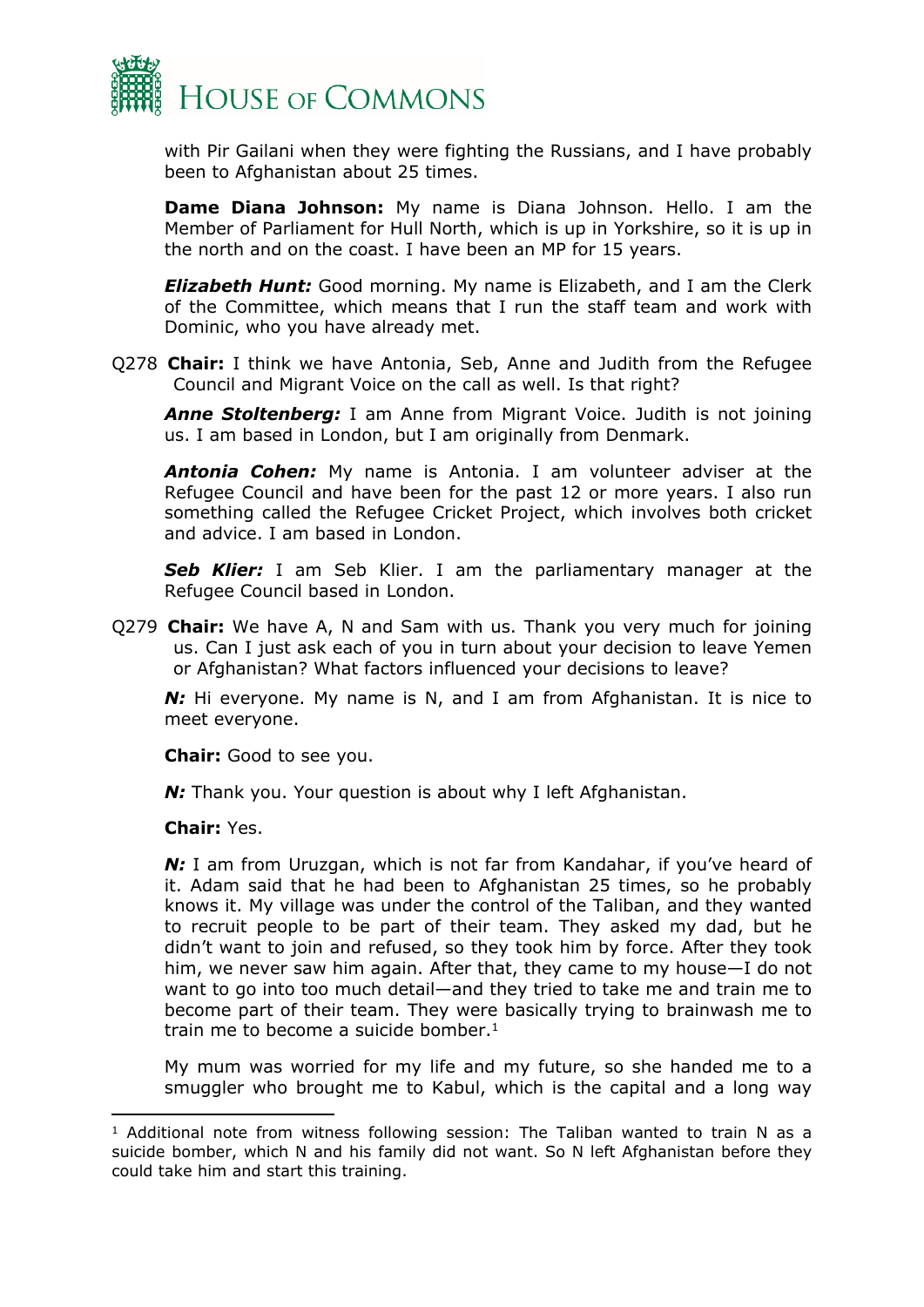

from my area of Uruzgan. I stayed there for some time at the smuggler's house, and then he passed me to another man who brought me to Iran. That is how my journey started. My life was in danger, and my mum was scared for me. That is why she had me taken out of Afghanistan.

Q280 **Chair:** Thank you. Did she have to pay at the beginning for you to be able to leave?

**N:** I don't know anything about that, but of course you have to pay to do that sort of journey, because people obviously want money in order to take you from one place to another. I think that was all done by my mum, and I didn't know anything at the time. I was 13 and a half, and my mum said, "Go with this man," and I was like, "Why?" and she said, "Just go with him," and then he brought me to Kabul. I don't know anything about it, but my mum definitely paid. I was very young at the time. I spoke to her when I was in Kabul, in the smuggler's house, but I lost contact with her when I started my journey and went to Iran. I haven't spoken to her since. She did everything, and I really appreciate it that she had me taken from that place.

Q281 **Chair:** That is incredibly hard. Did you know where you were going?

*N:* No, I didn't. When I was living with the guy in Kabul, which is the capital of Afghanistan, he wouldn't say anything or talk that much. He had kids, and I used to play with them in their house. After about three months, he handed me to another man who brought me to Iran. My journey started in Iran, and then I was just passed from one person to another to another. They wouldn't talk to me as they put me in the cars. For example, I was put in the space underneath a small van, with my head where the smoke comes out of the car. I was there for about two hours, and it was a terrible journey. It was 11 years ago—a long time—but it was very dangerous. I am thankful that I am still alive.

Q282 **Chair:** How long did the whole journey take?

*N*: The journey took about seven months.

Q283 **Chair:** So it was to Iran first and then to where from Iran? What were the different steps of the journey?

**N:** When we went to Iran, I stayed there, but I couldn't do anything because I was in their hands, along with other young boys, and they were making the decisions. They took me to the border with Turkey and handed me, along with other people, to a Turkish man. We were there for some time, and from there they took us across to Greece and to Italy, and then from Italy to France. I was staying in Dunkirk, which I think is by Calais, and then from there to England.

It was a big organisation with very bad people, to be honest. They were criminals, and you had to listen to whatever they say. I remember in France there was a refrigerated lorry, and I didn't want to go in when I saw it, but a man hit me over the head and just grabbed me, because I was so small, and put me in the lorry with another two men, and he closed the door. I thought, "I'm not going to get out of this," but we were lucky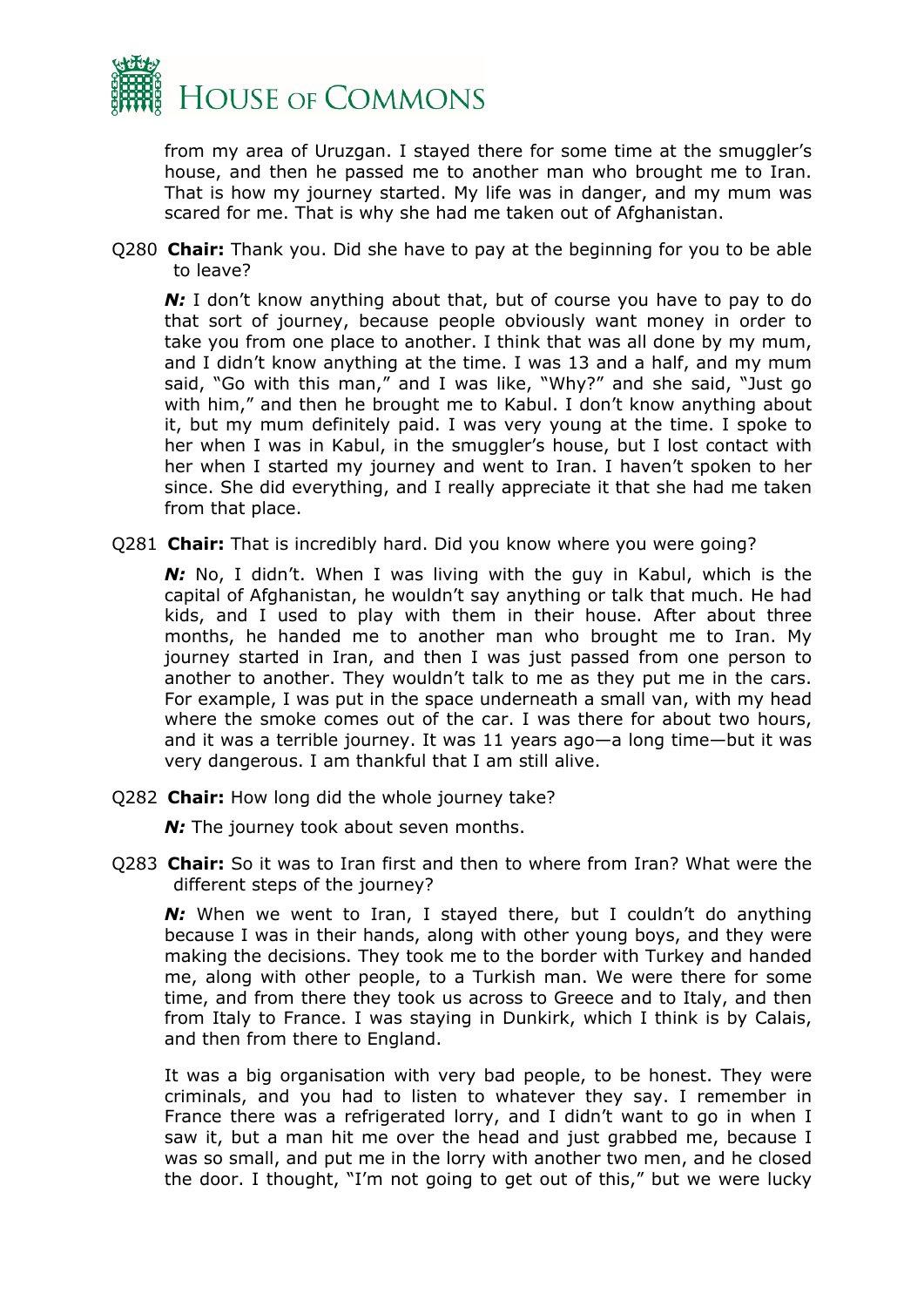

that they didn't turn down the refrigerator at the back, which can be very cold. When we got to Northampton, the two men got up and just started hitting the door. The driver then called the police, who came and took us.

Q284 **Chair:** At each stage along the journey, did they tell you where you were going? Did you know at each stage where you were and what was happening next?

*N:* You mean the smugglers? They were just saying things like, "We are going from one place to another. You have to do this, and don't say anything while you are in the car. Don't make noise." But they wouldn't say a final destination or anything else; they would just, like I said, say, "We're going from here to there, and it will be this long." It wasn't like that just with me, but with the other people as well.

Q285 **Chair:** Did you know all the way along the way that the UK was the final place you would be heading to?

*N:* No. I didn't even know the name "UK". I hadn't heard of it before, because I was very young at the time. When I got to France, I had my birthday there but, no, I didn't know where I was going.

Q286 **Chair:** Thank you, N, for describing that. You must have been incredibly strong to get through that, especially when so young. There are some other questions we want to ask you about other bits of what happened and so on, but can I first turn to A? Are you able to talk to us about what your experiences were?

A: Can you give me the question?

**Chair:** What were the reasons why you left Yemen? What happened, and what were the circumstances?

A: I left Yemen, personally, because of race, because I grew up in a neighbour country.<sup>2</sup> You all know that over the last few years my country has been destroyed. There is no healthcare. There is no Government. There is no safety. There is even no water sometimes.

Q287 **Chair:** And what happened? What were the factors that affected your decision to leave? What happened when you left?

*A:* I left in 2014, when I was studying at my university to be a doctor. The Houthi rebels were investigating people in the street. When they found me, they did not find my internal ID because I owned only a passport. We have some family, and they decided to lock me in a room.<sup>3</sup> We negotiated that I would leave my dad's house for them unless I was recruited, $4$  because, as I told you, I grew up in a neighbour country, so

<sup>&</sup>lt;sup>2</sup> Additional note from witness following session: The neighbouring country was Saudi Arabia. A lived there from age 3 and came back to Yemen to live and study at age 18. Because A grew up in Saudi Arabia, he had an accent that was seen as foreign and this made life difficult in Yemen, as Saudi Arabia is involved in the current conflict.

<sup>3</sup> Additional note from witness following session: The Houthi rebels locked A in a room in his dad's house in Yemen.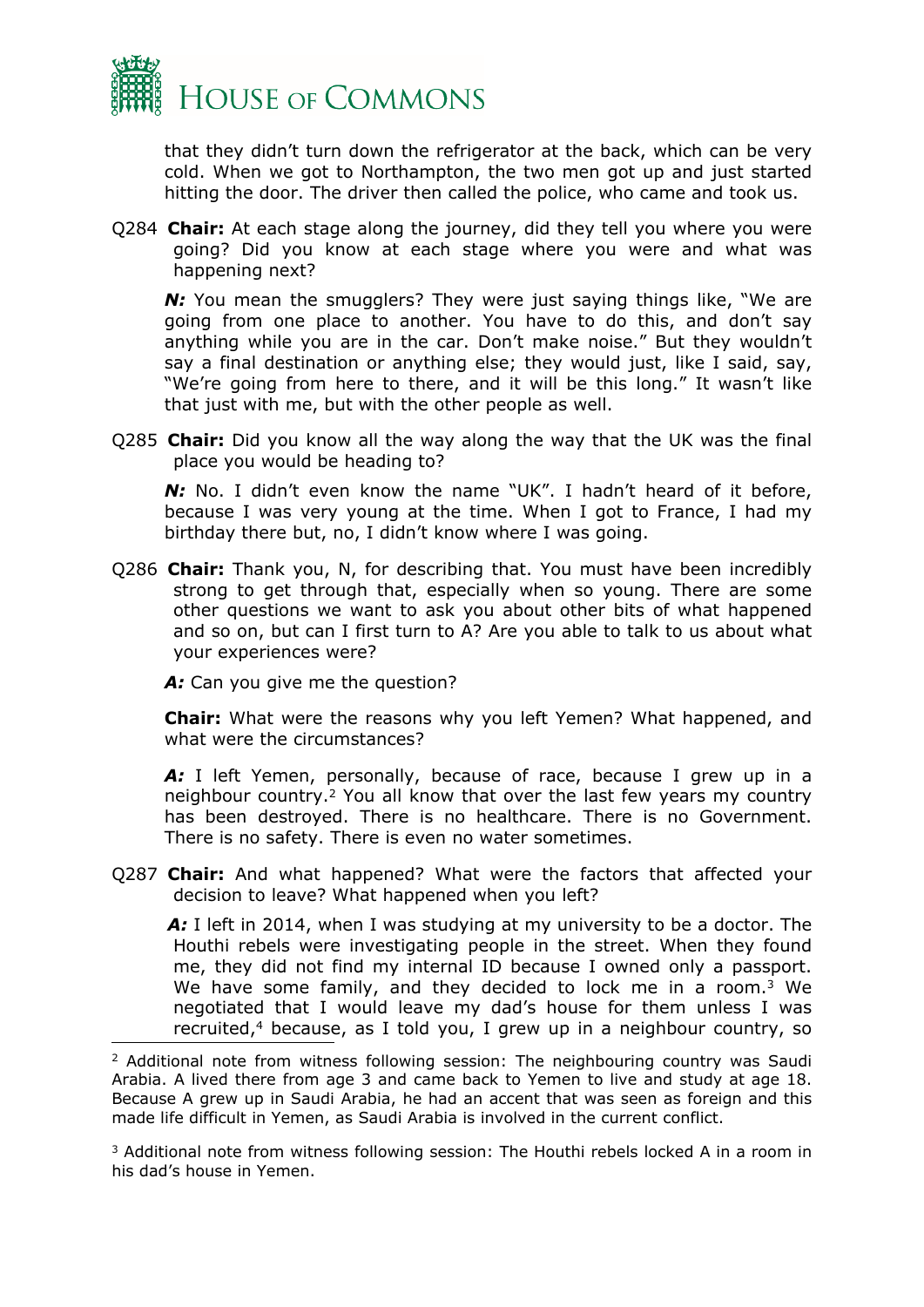

they wanted me to be recruited because I know a lot of information about this country. So I left my dad's house. I ran away back to the neighbour country, then I left from the neighbour country to Mauritania.<sup>5</sup> From Mauritania I went by car and sometimes by walking to different places: from Mauritania to Mali, from Mali to Algeria, from Algeria to Morocco, and then to Spain, then France and, as you all know, to the United Kingdom. Several countries; several stories. I was exposed to traffickers in Mali. They locked me in a room and were asking for money; $6$ otherwise, I would be a slave to work with them. In Morocco I was beaten by the police when I was trying to go through Melilla—and even in France. To be honest, I was careless until I arrived in this country, $7$  to come and speak eye to eye to people who can understand my feelings and understand my voice. These are all the circumstances. I can say my story, if you want to hear it, from when I went from my country to arrive in this country.

Q288 **Chair:** Yes, tell us more about it. When you left, did you know where you were going to? Did you have a place in mind?

A: No. I just had some pictures that I will go through Mauritania to Mali and then Algeria, then Morocco and then Spain. In Mali, I was exposed to someone who beat me and put a knife in my chest. He was asking for money, because he knew that the people coming through this country were just passing, so he wanted to take advantage. I paid a lot to him until he left me. I went through Algeria and the police caught me and sent me back through the border into Niger in the desert alone, fighting my faith and my destiny. In Morocco, I was trying to go to Spain. The police beat me—they slapped me, actually—so I tried to go through the sea. I'm that person who is always putting himself on the line. $8$  I was always on the sea, from Morocco to Spain. When I arrived in Spain, I claimed asylum. I claimed asylum because of Dublin III, and everyone knows that I am running just for peace and for safety. $9$  In Spain, I stayed there for less than one month. I didn't find anything, actually; I found myself in the street. I was trying to take my right as a refugee, as someone who is known in this country. My country has been destroyed, so I just wanted a

<sup>4</sup> Additional note from witness following session: The rebels said they would only let A out if he agreed to be recruited by them.

<sup>5</sup> Additional note from witness following session: "I couldn't stay in Saudi Arabia, because I had no rights as a foreigner. I also couldn't stay in Yemen, because I did not want to be recruited by the rebels."

<sup>6</sup> Additional note from witness following session: They asked A for \$500, which he paid.

<sup>7</sup> Additional note from witness following session: By "careless", A means that he felt left out, uncared for, without a place in any society.

<sup>8</sup> Additional note from witness following session: By this, A means: "I'm a person who is always having to take big risks to get to safety."

<sup>9</sup> Additional note from witness following session: A knew that it says in Dublin III that the first safe country in Europe that is reached by an asylum seeker is the one responsible for assessing his/her claim.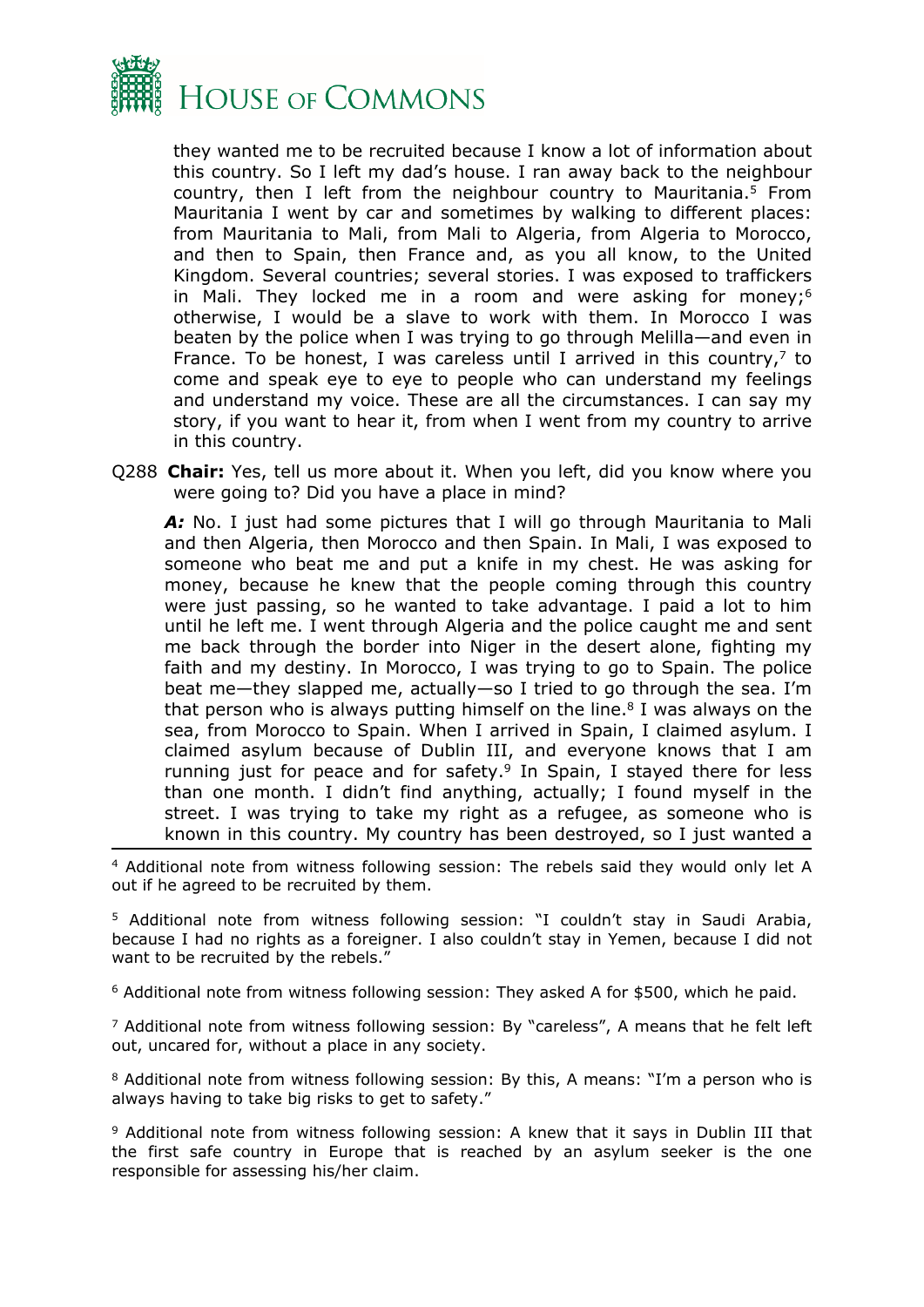

stable life. I know a little bit of Spanish, so it was a good thing to start my life in Spain. The Spanish are nice, but the processes there are not very good. I can show you my papers. Actually, I arrived in March, but they do not provide a home.<sup>10</sup> They gave me an appointment in February.<sup>11</sup> I don't know if I have it here for you or not. Hang on a second. Yes, this was the 11th, 2019. During that time I found myself on the street in Barcelona.

Q289 **Chair:** So you arrived in Spain in which month?

*A:* I arrived in 11, 2019.

Q290 **Chair:** You arrived in November 2019 and your appointment wasn't until February.

A: Yes, so I found myself on the street. Then I found myself in Paris, then from Paris to Calais. I stayed there because I wanted my own tent. This was my dream: to have my own food alone and to stay in peace. This was my purpose in Calais, but I met a lot of people that wanted to go to the United Kingdom, so I understand a little bit about this country and the processes there. Until February I didn't enter this country, so I said, "Well done."<sup>12</sup> I tried to go to this country, but the time is passed, so I went back to Spain to take my rights, and that was the end because I did not want to risk dying again.<sup>13</sup> On the 1st January of this year I was stuck in the sea alone. I was in fear of my life because I was trying to go to the United Kingdom as a chance, but it was a really horrible and miserable time for me until this moment. I will never forget that time that I nearly died alone in the sea. I went back in February<sup>14</sup> $-$ 

Q291 **Chair:** You tried to get across the sea in a boat on your own?

A: Yes, by the beach.<sup>15</sup> I was alone, so I was screaming alone, "Someone help me," but I was in the water for one hour. In the winter your body will stop. You can cry out a lot, but no one will help you. You say that you are coming from your country.<sup>16</sup> It was better to die nearer to your family. It was hard for me. So, in February, I give up. I said, "I can't." It was more

<sup>10</sup> Additional note from witness following session: A meant to say November, not March.

<sup>11</sup> Additional note from witness following session: This appointment was at the Red Cross, to get accommodation.

<sup>12</sup> Additional note from witness following session: A had tried to get to the UK but by February had not managed to, so decided to go back to Spain for the Red Cross appointment.

<sup>13</sup> Additional note from witness following session: "I had already risked my life trying to get to the UK and didn't want to face this again."

<sup>14</sup> Additional note from witness following session: A went back to Barcelona.

<sup>15</sup> Clarification: A was trying to swim from the beach into the port, where he wanted to try to get on a boat.

<sup>16</sup> Additional note from witness following session: "I've left my country, travelled all this way, just to die here."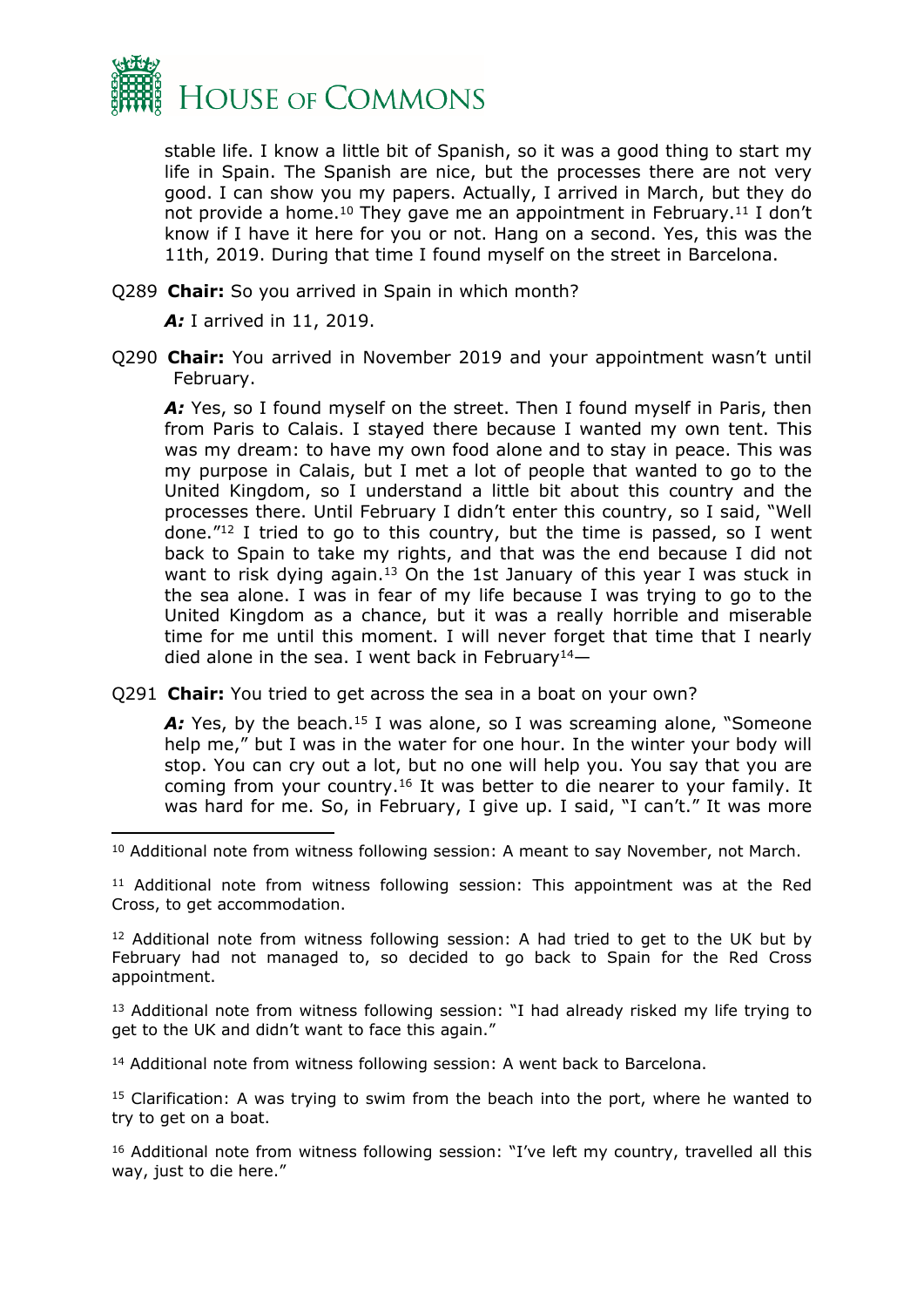

than I could do. In Spain they do not provide anything for me, and I cannot go to any country. It is not by my own choice. I am here regarding to a law. I went back to Spain in February to take my rights, and when I met them there they gave me a further appointment. I can show you. Here is the paper that gave me a further date. I want you to read it for me, please, ma'am.

Q292 **Chair:** 27 October.

*A:* October 2020. Until this moment, if I was in France, I would be on the street. On the street there are a lot of junkies, drug dealers. I do not want to speak about the street, but I am careless<sup>17</sup> until this moment because I have lived in the UK for seven months and nothing has happened regarding me. Nothing. I am just in the hotels, in several hotels, from country to country, from Wales to England. I was detained twice.<sup>18</sup> Regarding the law—you know the law—it is justice, but sometimes the law has no eyes and no ears to understand what is going on. I have been detained twice, facing going back to Spain, and in Spain they do not provide anything. They do not provide enough. This is why I am here.

Q293 **Chair:** When you went from Spain to France, what was the reason for travelling to France?

A: It was to search for another country.

Q294 **Chair:** So you went to Calais because there were other people there that you knew, or was it for a different reason?

A: In Paris I met some groups—bad groups, actually. By mistake I met someone from Eritrea. He said that he would go to Belgium and then he would try to go to United Kingdom, but I told him, "What's the reason?" He told me he had another reason, so he put this idea in my mind that there are some people in Calais that are eating and they have their own tent. It was good to try. If I enter the UK, it is good. If not, I will have to seek my rights in Spain, but nothing happened. To be honest, even in Spain I sent a formal letter to United Nations to ask them about my rights. This is a part of my email. I could send it to you. It is in my name. But nothing—no one is helping.

Q295 **Chair:** When you travelled across from France to the UK, when you finally came across the channel, how was that organised—how did that happen?

A: It was the second time with these traffickers. I crossed with 13 others; I was the 14th one. It was so horrible: the waves were so high, I never thought that I would live. I said, "This is the third time I have tried this sea and always it disappoints me, so I think this time I will die." I survived. I arrived at Dover. At Dover, they released my friend to Liverpool, but they detained me directly—in March.

<sup>&</sup>lt;sup>17</sup> Additional note from witness following session: "Careless" has the same meaning as at footnote 7, above.

<sup>18</sup> Additional note from witness following session: The first time (March 2020) was 20 days. The second time (August-September) was one month.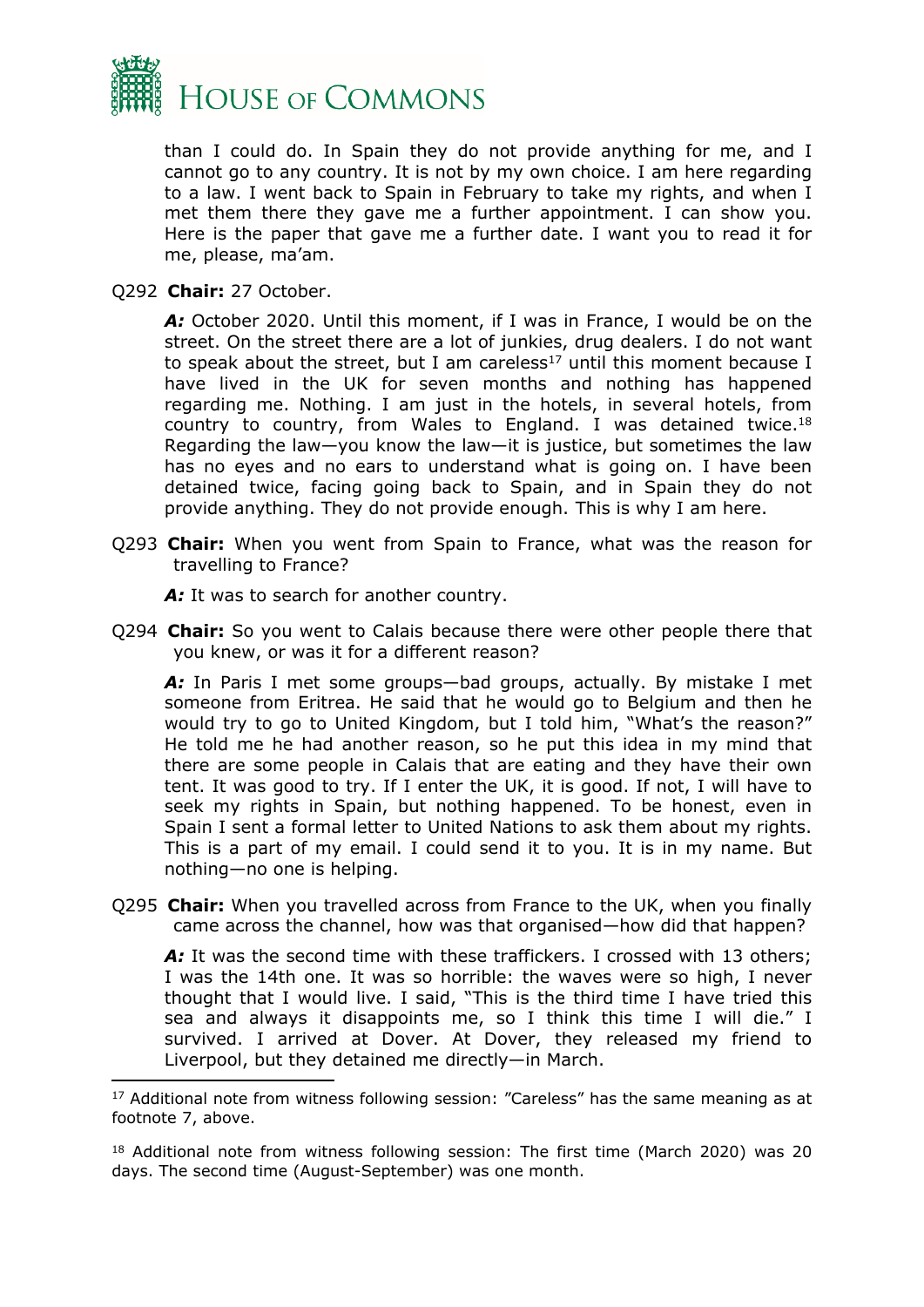

Q296 **Chair:** Did the traffickers ask for payments for everybody getting on the boat?

A: I don't know about everybody, because I was the only one from this nationality; they were from others. But I paid.

Q297 **Chair:** Thank you very much for describing that. We will have lots of other questions, but thank you for doing that. Sam, can you tell us about your reasons for leaving and the journey that you took?

*Sam Rahimi:* My name is Sam and I am from Afghanistan. I live in London. I was 15 when I left my house. My dad died when I was two or three. He had been a member of the Taliban. I was studying at the mosque in my village. Because my dad died when I was two or three, my uncle had to manage everything in our family, because he lived next to us. He was in the Taliban as well. He was a good senior member of the Taliban, so he wanted me to study at the mosque probably till I was 17 or 18 and then take me to Kandahar with him. I liked playing cricket and I liked to study, but he would not allow me, because he said, "If you're doing these things, you'll go astray." Even if he wasn't there, he would say to the person in the mosque, "How is he doing?" Or he would ask other village people, "How is he doing? Is he doing cricket or other things? Is he focusing in the mosque?" But when he was in Kandahar, he would only come after five months, four months or six months, so I thought, "Okay," and I joined the school.<sup>19</sup> I would go only when he wasn't there. I studied there for three or four months, and he found out that I had been going to a school—someone may have told him—so when he came back home, he was beating me, and my mum. He was saying, "Didn't I tell you? Don't go to school. Didn't I tell you? Don't do this."

Then, with the cricket—I really, really liked cricket. Cricket is everything for me, so I had to go to cricket. I've been beaten quite a few times for cricket. I was playing cricket; I was studying and going to mosque, but I wanted to do other stuff as well. But he wouldn't allow me to do that. Then someone told him, "You know he's been playing cricket all day. He doesn't come to mosque as often." Then he called my aunt's husband. My aunt's husband lives there as well. He told them, "Tell him I am taking him within two or three days. You need to be prepared. I am coming to take him to Kandahar." He was furious. He was, like, "Why didn't you focus on your study at the mosque?" and this and that.

So, because he was coming in two or three days, my mum was very worried. She had lost her husband—"You are the only child—I live for you, and if I lost you, it would be hard for me to live. Even if I don't see you, at least I know you will be happy."

She had to tell my aunt's husband to do something about it, because she really didn't want me to go to Kandahar. My aunt's husband had a car repair shop in Jalalabad. He was like, "Okay; I will do something about it we still have time." But over that night, because he was scared—my uncle

<sup>&</sup>lt;sup>19</sup> Additional note from witness following the session: This school is different from the mosque school mentioned earlier in the answer to this question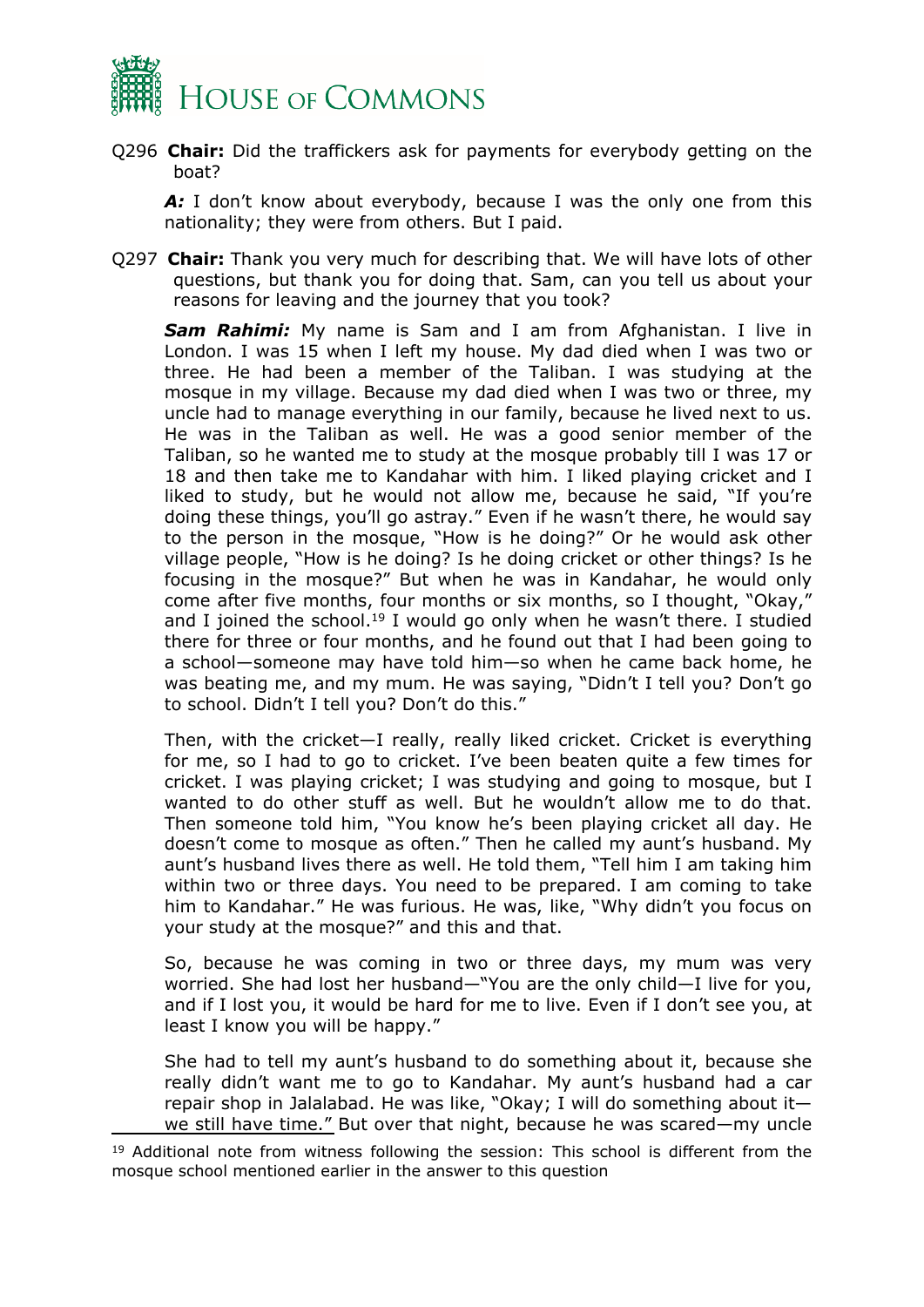

said that he might come in two or three days, but he might come early so over that night my aunt's husband spoke to someone who I don't know. He took me to that person and from there we started going to Iran and then from Iran.

In Iran, it was so hard. If I knew I had to come through so much stuff like that much hardship, I probably wouldn't have come.<sup>20</sup> It was really hard. I did not know I would have to go through so much. I thought maybe you just go in a car and straight to where you want to stay and find a safe place, but it was really hard in Iran.

Most of the time we had to walk and when you could, it was in the boot of the car. You had to sit three or four people in the boot of the car. It was really, really hard. If you didn't want to get in, they would beat you like an animal. I saw one person—he wasn't going to the boot of the car. They would have metal with them. If you didn't, they would smash you; they didn't put any value on you. They would smack you. So, one of the guys, they beat him on the head and he was beaten on the head and all the blood was coming out. We couldn't say anything. We were 15, so we were really scared. We had to follow what they said.

It wasn't just one occasion. We had to sit in the boot of the car, or running. It was all in the desert. There was no city. You couldn't say, "Okay, I want to stay here." It was all in the desert. We had to run. For water—I had to drink water, the water in the desert was all dirty, but we still had to drink it because, you know, we had to survive. There was no water provided. It was all desert. We had to run. It was hot.

I was there for, I don't know, one month or something. It was a long journey there. Even if we had to stop, for eating, in 24 hours, you would be given something like a very small biscuit or yoghurt. You didn't have proper food—it was just surviving.

I was going all over the place, and I was so distracted because I was missing my mum as well, so I didn't know where I was going. My mum didn't tell me where I was going. She said, "Okay, they will take you somewhere—a safe place." I didn't know where I was going. Now, I play cricket, and some of the boys' experience was similar. Now, I know where I've been through. At the time, I only knew Iran. I didn't know how many countries I passed through.

Then from there I think we went to Turkey. They sent me to Turkey. We weren't in the cities, so you couldn't say to them, "Okay, I want to stay here." It was all in the desert, in police cages and this and that, and then we couldn't all go.

Q298 **Chair:** Where did you go from Turkey?

*Sam Rahimi:* From Turkey, I think it was Bulgaria. It was all mountains, deserts and forests, and it was raining, we walked for 24 hours.. You

<sup>&</sup>lt;sup>20</sup> Additional note from witness following the session: "I probably wouldn't have wanted to come"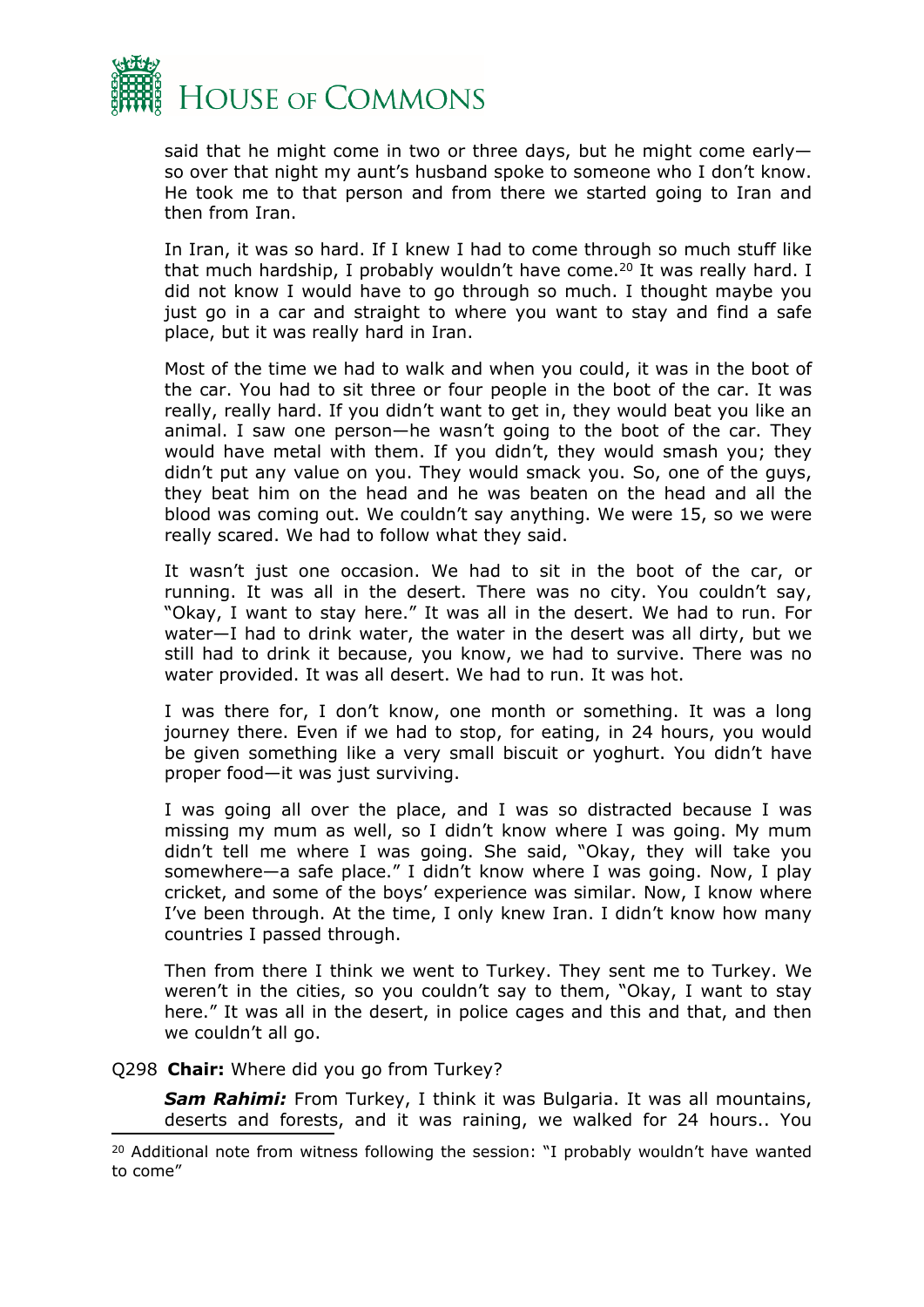

passed one forest and came to another and another. It was really hard for my legs and feet. I nearly gave up. I was so tired that I couldn't see anything. My feet weren't working, but I still said, "Come on. You can't stay here."

I know one person who left; he couldn't walk because of his feet. He had been walking too much in the forest, and he couldn't walk, so he had to leave. The agent said, "Okay, I can't wait for you here." They give you like 15 or 20 minutes. If it is more than 30 minutes, they say, "We can't stay here. The police will come," and this and that, so you have 30 minutes to recover. He was going through real hardships, and twice we had to wait for him. I don't know what happened with him, but he had to be left in that forest. You couldn't see the road. It was really hard.

From there, we went to Serbia, I think. In Serbia, it was similar. It was the same: walking, then a car. It wasn't like a normal car or van. Again, it was—

Q299 **Chair:** How long did the whole journey take?

**Sam Rahimi:** It was three months from Afghanistan to France, and then I had to stay three or four months in Calais. Calais was really cold. It was raining and everything.

Q300 **Chair:** Did the people who organised your journey organise it only as far as Calais, or did they tell you that you had to wait in Calais before travelling on?

*Sam Rahimi:* Yes, that was the idea: you have to wait. I don't know, but maybe my uncle or something—my aunt's husband—must have paid. He had to send me somewhere, because he was like, "You can't stay here<sup>21</sup>." We had to live in tents in Calais. It was cold, and we had to wear three or four jackets to sleep, so we had to go somewhere. He was like, "We can take you somewhere where you can live safely and have your care."

Q301 **Chair:** Did anybody tell you when you got to Calais that you could claim asylum there?

**Sam Rahimi:** No. No one told us "Claim here" or anything. When I lived in Calais, I didn't like the place at all, because for three or four months we had to live—it was similar in the desert, so I didn't want to live there either. That agent, he was like, "I'm going to take you here where you're safe and you have everything you want educationally. You can do study, you can do this and that," but in Calais where I was, I didn't want to stay there as well. To get food, you had to wait in line for two hours; you lined up. For living, as well, there are no showers or anything. Perhaps once a month, you had to take a shower, so I didn't want to live there as well.

Q302 **Chair:** Were you offered any kind of support to go to a different centre in France, or to be able to claim asylum or get any kind of—

<sup>&</sup>lt;sup>21</sup> Additional note from witness following session: In this answer, "here" refers to Afghanistan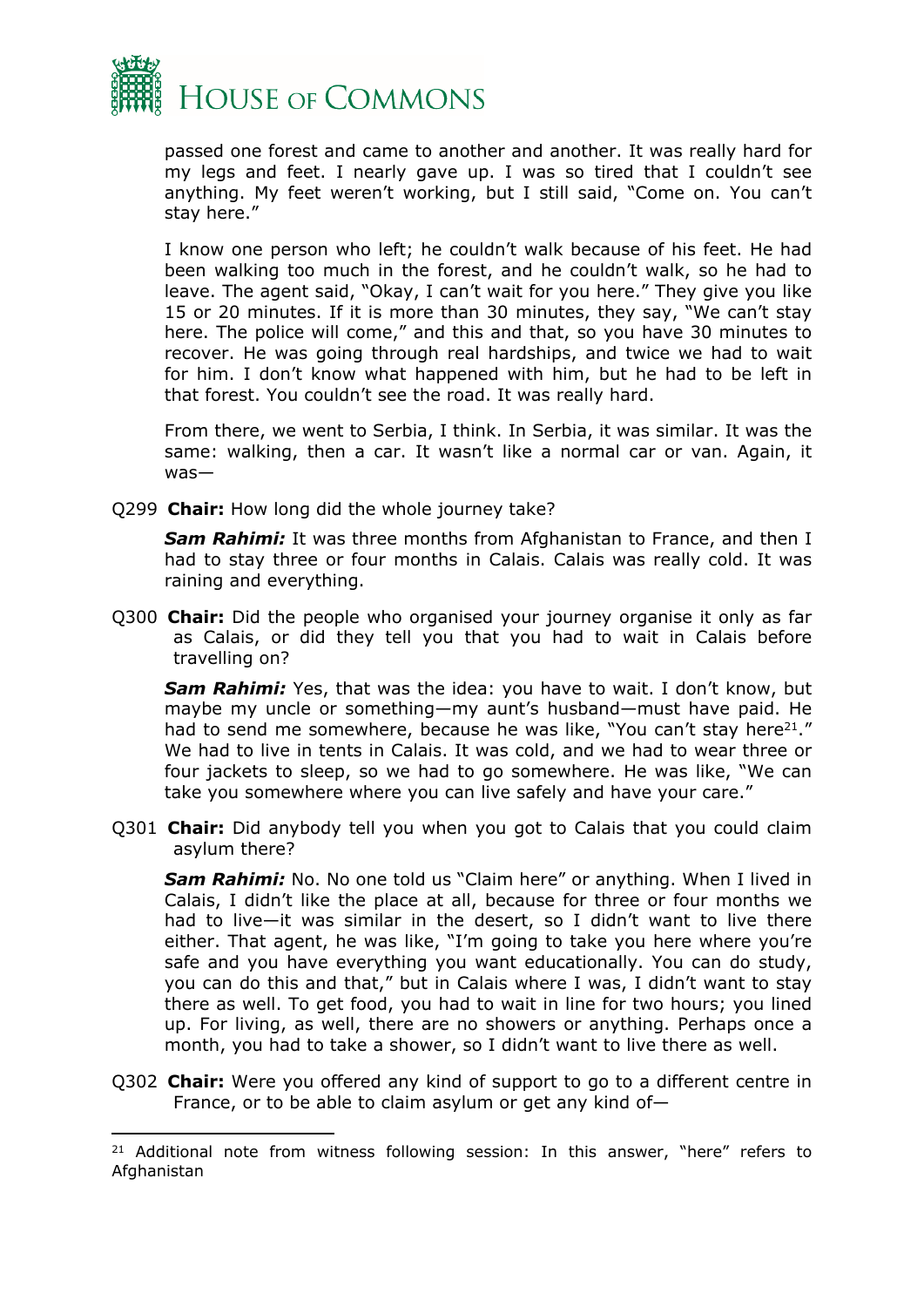

*Sam Rahimi:* No. Nothing, no.

Q303 **Chair:** And was it the same organisation, or the same agents, who organised for you to travel from France to the UK?

*Sam Rahimi:* I don't know. Every time, it was a new person. In one country, in Bulgaria or Turkey, it was one person; in another country, it was a new person, and another. It wasn't like a friend, the person who went with you; every time, it was a new person.

Q304 **Chair:** But was it the same network, I suppose? Was it the same organisation from your family that arranged for you to travel all the way to the United Kingdom, or did they organise for you to travel just to France?

#### *Sam Rahimi:* Sorry?

Q305 **Chair:** Sorry. Did the same organisation organise for you to get from France to the United Kingdom—

#### *Sam Rahimi:* Yes.

Q306 **Chair:** Or did you have to organise that separately? Okay. And then you travelled by lorry from France to the UK. Is that right?

#### *Sam Rahimi:* Yes.

Q307 **Chair:** At what stage did anybody tell you that you were going to the UK?

*Sam Rahimi:* I didn't even know the UK at that time. They said "London," but I didn't know if it's a country or a city. Now I know, but at that time I didn't know that it's a city. They said, "You're going to London." That was what they were giving me, because I was 15; they said, "It will be a safe place. You can play cricket, you can play this, this and this"—all things I liked, so I was like, "Okay, so that's where I have to go," but when I was coming from home, they didn't tell me, "You're going to the UK as well." I didn't know if it's the UK or any other place, either. I lived in a village, and to my village to Jalalabad—the city—is, like, three hours. I had only been there two times, so I didn't know other cities either.

Q308 **Chair:** Thank you, Sam, for describing that. We will have some other questions as well, but I am sorry that you have had such a difficult experience. Thank you very much for describing it.

I think Mohammad has joined us. I think you can hear us, Mohammad, and that we can hear you but not see you. Is that right? Are you there?

#### *Mohammad:* Yes, I hear you.

**Chair:** Mohammad, thank you so much for joining us. I am Yvette; I am the Chair of the Home Affairs Committee. Can you see everybody's faces, even if we can't see you?

*Mohammad:* I can't see you, but I can hear everything.

Q309 **Chair:** The different MPs who are on the Committee are all sitting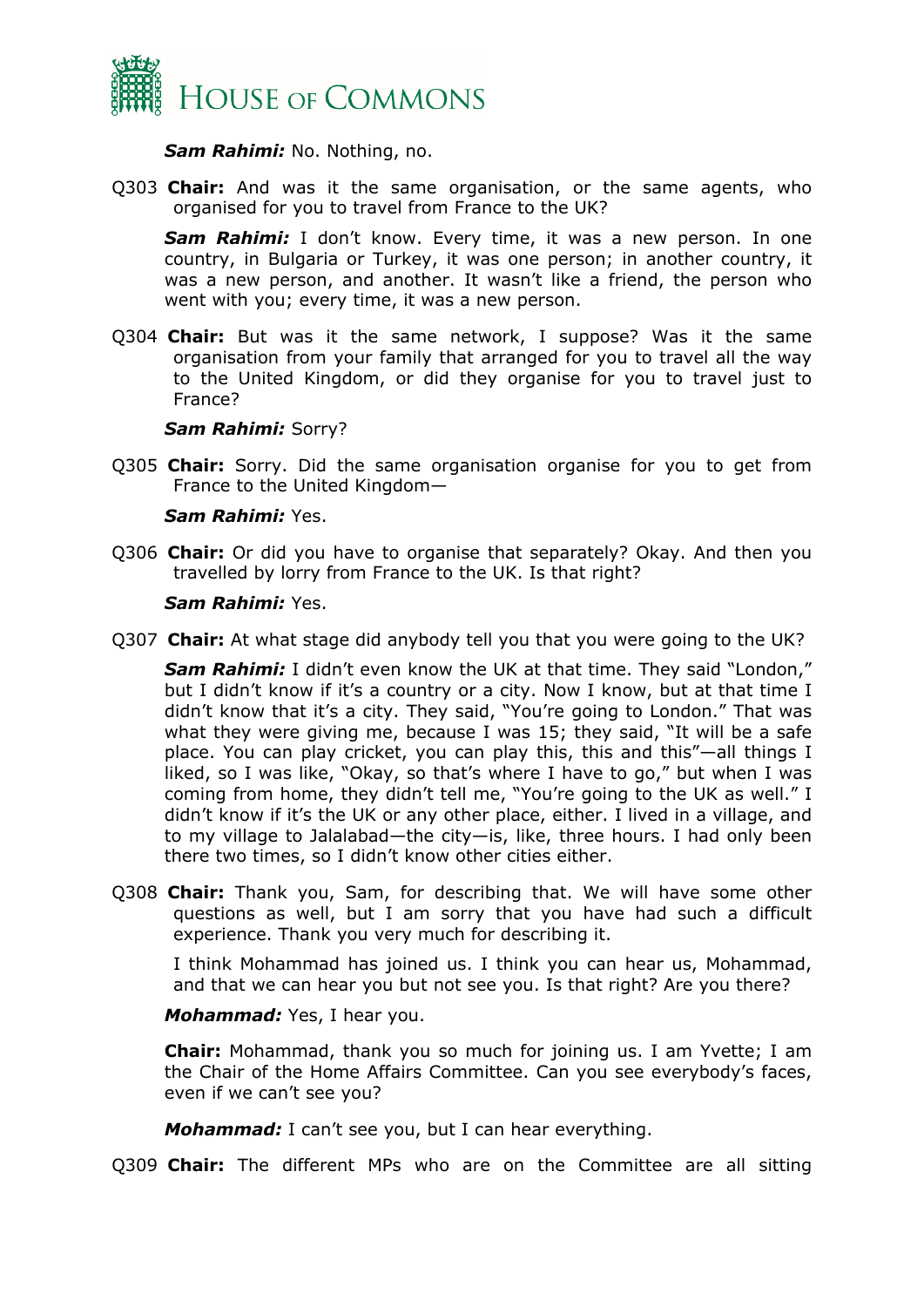

listening, and all very keen to hear from you as well. Hopefully, you have heard the questions I have been asking the others. Can you tell me what your experiences were, why you left Yemen, and what your journey was?

*Mohammad:* I left Yemen because of two reasons. The first reason is that it is the worst humanitarian crisis in the world in my country. The ballistic missiles hit randomly, in the town. If you know about the war in Yemen, there is a place called the aviation college. It is near my home; it is one hundred metres from my home. And also near the Modern school and Alnaser University. It is an area full of people. Saudi Arabia hit that place frequently. I changed the glass in my room maybe three times. I can smell the smoke from the ballistic missiles inside my home. Also, the shrapnel from the explosions—it came above my home.

Also, I escaped to my friend's house in Attan. They also hit that place. They hit that place with ballistic missiles. I had nightmares there; I could not sleep. I feel that I could die any day, because of the ballistic missiles.

The second reason is the Houthi gang that is controlling Sana'a nowadays. They took my job from me.  $[***]$  they took my business, because they accused me of being a Government spy and sharing their information with the Government.<sup>22</sup>

Q310 **Chair:** When you decided to leave, what did you do? Where did you try to go?

*Mohammad:* When I decided to leave, I decided to go anywhere that is safe for me.

Q311 **Chair:** What did you do first? What was the next step you took?

*Mohammad:* The next step, I went to Cairo, because it is the only city we are allowed to go from Yemen to Egypt.<sup>23</sup>

Q312 **Chair:** And then from Cairo?

*Mohammad:* From Cairo, I went to Ecuador.

- Q313 **Chair:** And at what stage did you decide to travel to the UK? *Mohammad:* From Ecuador.
- Q314 **Chair:** How was the journey? What journey did you take and how did you organise it?

 $22$  Additional note from witness following session: The Houthi gang arrested him and detained him for five days. They forced him to sign a document giving them half of the business. Later, they started spreading rumours that Mohammad was a spy so they could take the rest of his business.

<sup>&</sup>lt;sup>23</sup> Additional note from witness following session: "It was a very difficult decision for me to leave Yemen. I had to leave my whole life behind, but there were many factors that forced me to do this. I knew the journey would not be easy, but I had no choice."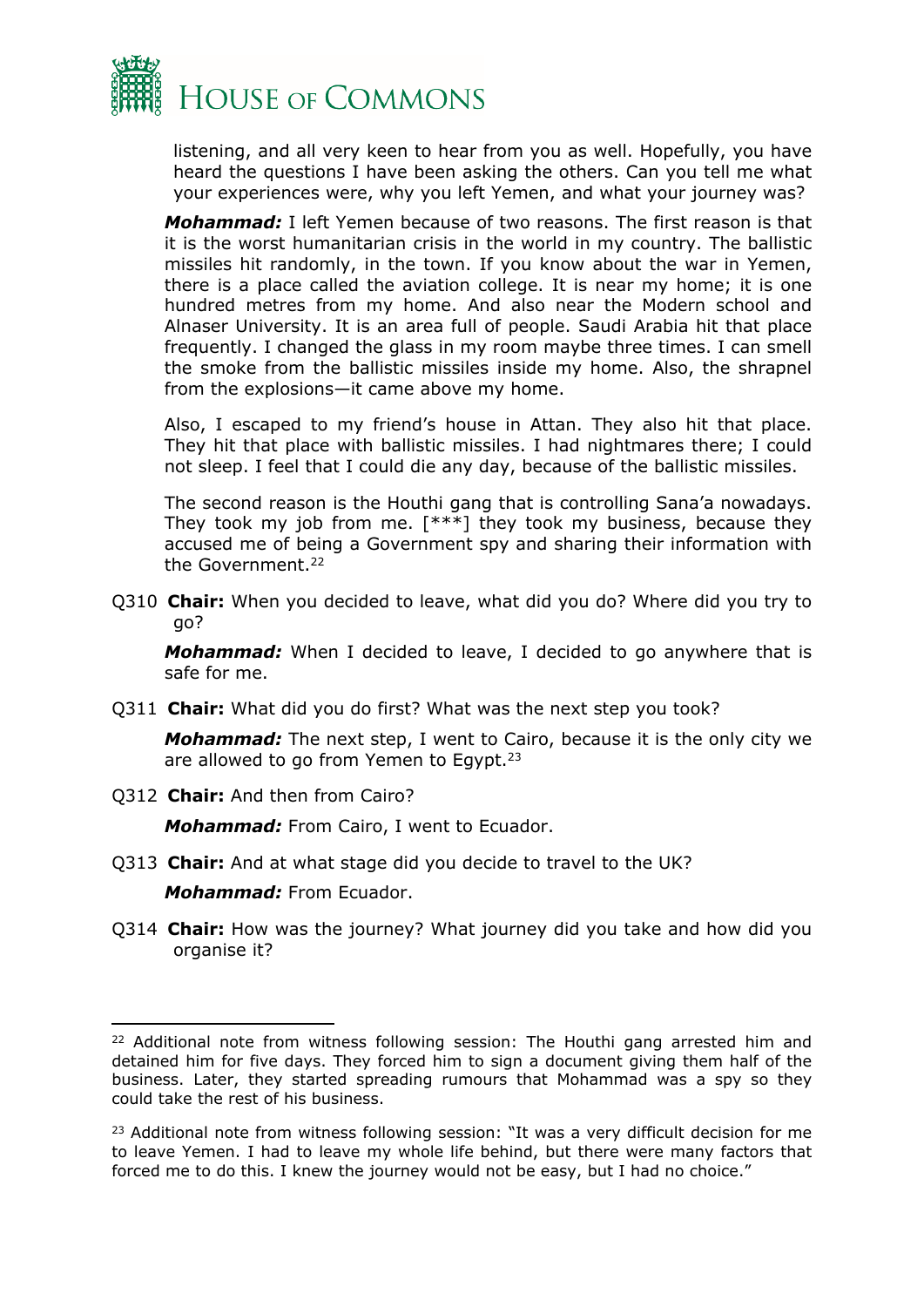

*Mohammad:* My handler told me he would sponsor me from Ecuador to the UK. He was trying to arrange the trip, but he couldn't. So he sent me to Spain.

Q315 **Chair:** Did you want to go to Spain?

*Mohammad:* No. I went there by force, because there was nowhere to go.

Q316 **Chair:** Why did you want to go to the UK?

*Mohammad:* Because I couldn't go back to my country. I was threatened by the Houthi gang. They wanted me to fight with them, they took my business, they accused me of being a spy and transferring their information to the Government and they threatened to kill me. I couldn't go anywhere. Where should I go?<sup>24</sup>

Q317 **Chair:** Did you think of claiming asylum in Spain?

*Mohammad:* First I didn't think to claim asylum in Spain, but when I arrived at the airport they took my fingerprint by force. They told me it was for security purposes, and they gave me a paper, written in Spanish. I was asking people to help me in the airport. I couldn't understand them because they don't speak Arabic and they also don't speak English. No one understood me. I was asking people randomly. No one even understood what I needed or what I wanted. Finally, maybe after three hours, I found a taxi driver who could speak Arabic. He read that paper. He told me, "You have claimed now asylum. You are an asylum seeker. It says on this paper that you're an asylum seeker." He advised me to go to an organisation called CEAR. I went to that organisation to ask them to give me accommodation and support. They told me, "We can't give you support, because there is no capacity now. You must wait for six months."

Q318 **Chair:** So what happened then?

*Mohammad:* I went also the other day to another organisation. There was a very long queue. I was waiting for five hours in the queue. Finally I heard the same sentence. They told me, "You must wait for six months." Then I slept on the street. I didn't have enough money for food. No one supported me, and I didn't know their language. I couldn't even work to feed myself or to ask for help. No one understood me.<sup>25</sup> Finally I asked my friends to help me. They gave me some help;<sup>26</sup> I went to Sweden. In

<sup>25</sup> Additional note from witness following session: "I slept in a place where many homeless people sleep. I stayed there a week. While I was there, a gang attacked me and took my clothes. They beat me up. I went to the police station but they refused to report the crime as I didn't have an address. I showed them the documents that showed I was an asylum seeker and explained that I had not been able to get accommodation. They still refused to help me and just told me that I should find another place to sleep. I felt there was no hope for me in Spain, so I decided to leave."

<sup>&</sup>lt;sup>24</sup> Additional note from witness following session: "The UK became my destination partly because I could speak good English. But if my experiences in Spain or France had been better, I would have stayed there. I would not have risked my life on the Channel crossing if I had felt safe in mainland Europe."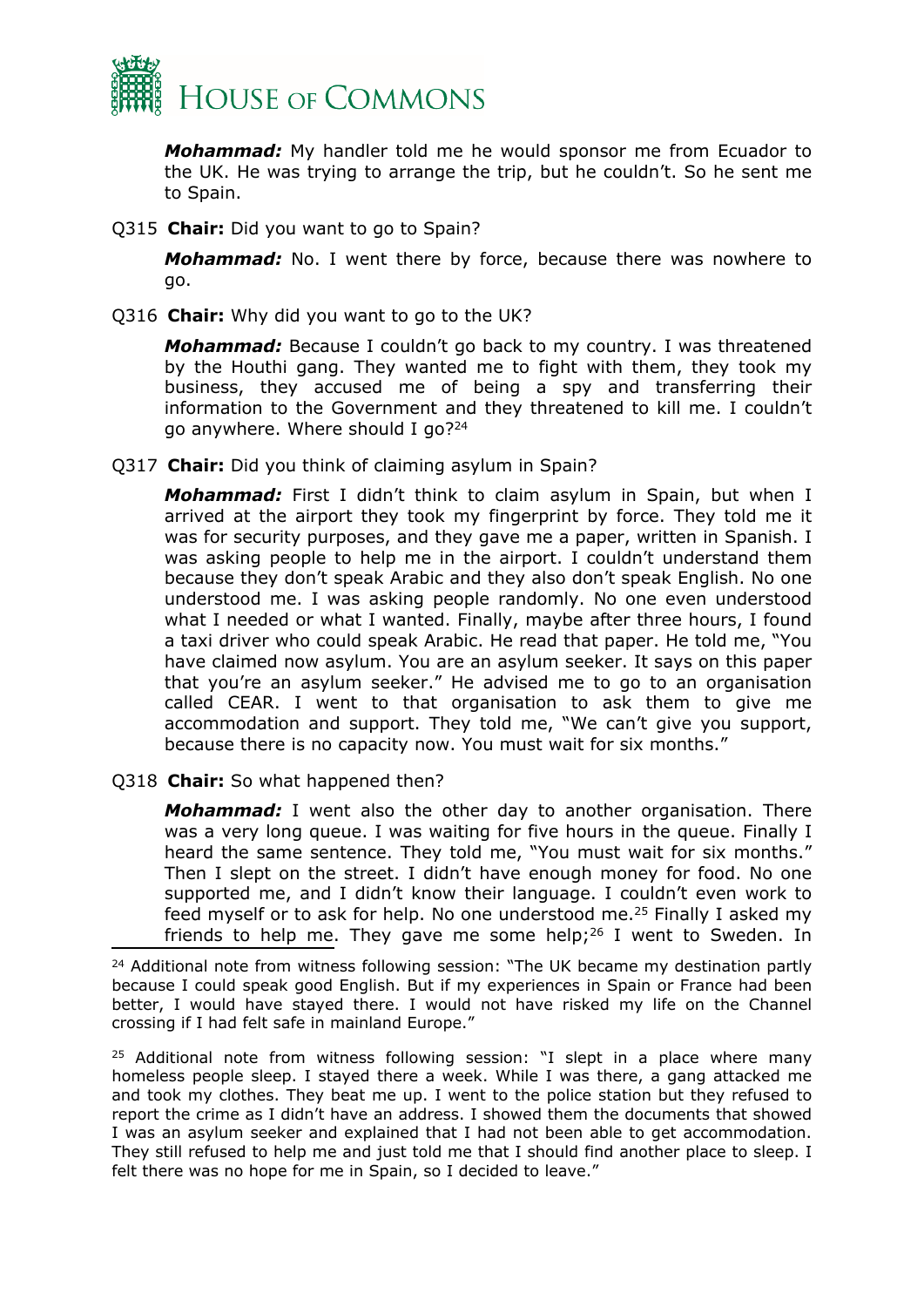

Sweden I claimed for asylum there. They gave me accommodation. They helped me, but they refused my asylum case because of my fingerprint in Spain. They gave me a visa to leave Sweden.

Q319 **Chair:** So what did you do then?

*Mohammad:* They transferred me to Spain<sup>27</sup> and again I didn't find any support. No one helped me—the same situation. I didn't know what to do. Some people there advised me. They told me, "You can go to France, to a city named Calais. There are a lot of people there. They can help you go to the UK. They will understand your situation if you describe your situation to them."

Q320 **Chair:** The people who gave you that advice—what kind of people were they? Were they also asylum seekers? Were they part of a charity or an organisation, or were they people on the street? Who was it that gave you that advice?

*Mohammad:* Asylum seekers.

Q321 **Chair:** So you then travelled from Spain to Calais. Is that right?

*Mohammad:* Yes. I stayed in Calais, yes. There were a lot of people there, in the place called "the jungle".<sup>28</sup>

Q322 **Chair:** How long were you there for?

*Mohammad:* A week.<sup>29</sup>

Q323 **Chair:** And can you tell us about the boat? You crossed by boat, didn't you? Can you tell us about the sea crossing, about what happened, about what kind of boat it was, and so on?

*Mohammad:* It's a small boat—air boat. We were 17 people inside the boat. The smuggler brought the boat at 12 am.<sup>30</sup> He prepared the boat

<sup>26</sup> Additional note from witness following session: Mohammad was booked onto a flight from Spain to Sweden.

<sup>27</sup> Additional note from witness following session: Mohammad was removed on a flight to Spain.

<sup>28</sup> Additional note from witness following session: "While I was in 'the jungle', I was beaten by the police, who used their batons to hit me. I was scared to stay there because of the police and because there were so many smugglers. They made the jungle a very scary and intimidating place, especially as they were doing their business and the police were doing nothing to stop it."

<sup>29</sup> Additional note from witness following session: Mohammad made contact with a smuggler in "the jungle", who promised to help him cross the Channel. The smuggler said he would give him a better rate if he helped prepare a boat for the crossing. Mohammad was scared that the smuggler would hurt him if he said no, so he did this, but the next day the smuggler showed him a video he had taken of Mohammad preparing the boat. The smuggler said he would show this to the police and accuse him of being a smuggler if Mohammad didn't work for them. Because of this, he worked for the smugglers for around four days. In the end, he still had to pay the same price as everyone else for the crossing.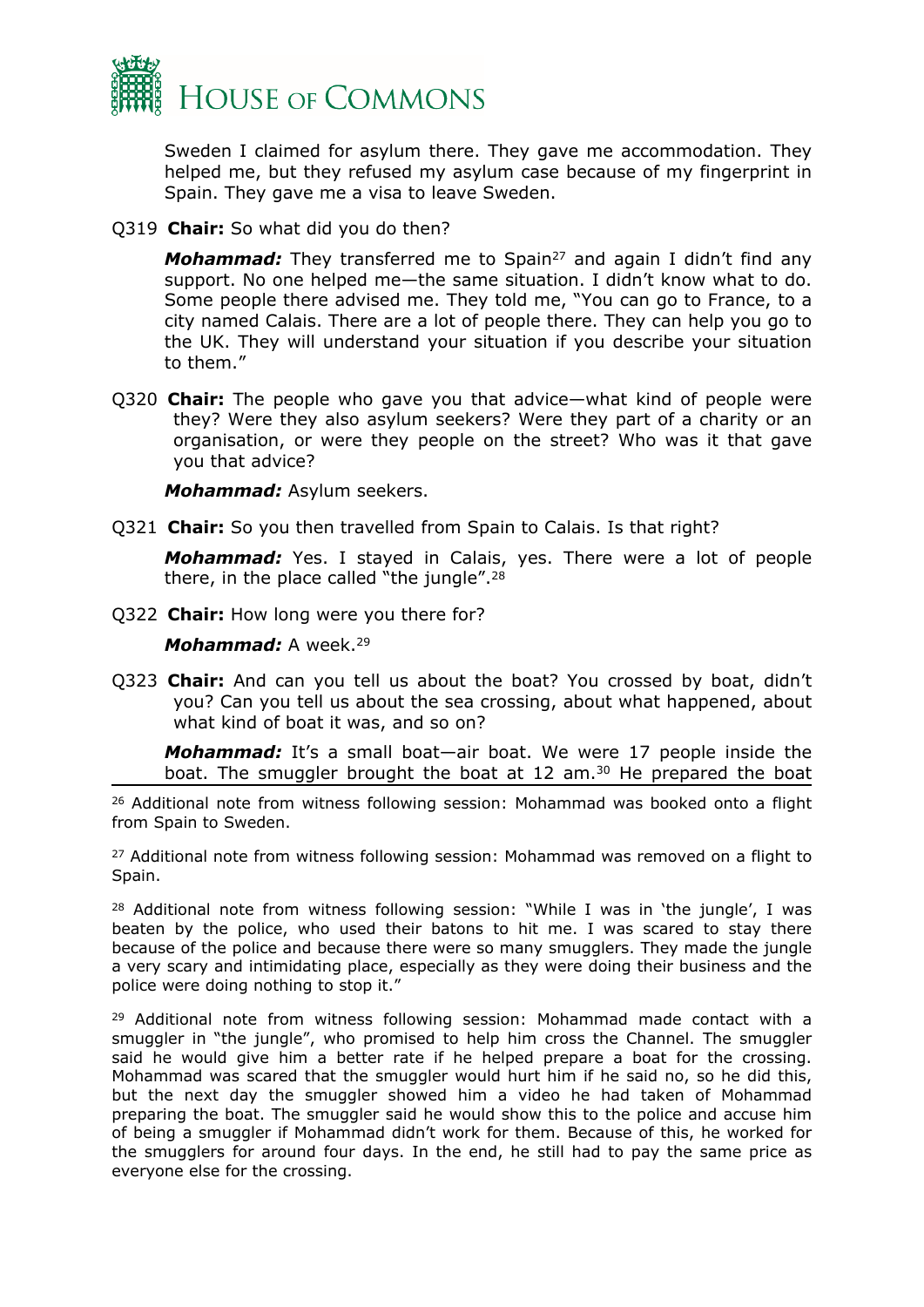

and we helped him to put the air inside the boat. Then at 6 am we moved from the beach to the sea. $31$ 

Q324 **Chair:** Why did you try to come across by boat?

*Mohammad:* Because I didn't know anyone who can cross by car or by other way, and it was fast to reach the UK, even if it's dangerous—but I didn't have another way to live. I didn't know where to go. It was the last chance for me.

Q325 **Chair:** Did you and the other people on the boat have to pay to get on the boat? *[Interruption.]* Are you there, still, Mohammad? Mohammad, can you hear us? Hopefully he will be able to connect back again.

A, are you still there?

*A:* Yes.

Q326 **Chair:** Hi. Can I just ask you a bit more about the boat crossing and just what it was like, and what kind of boat it was?

A: Of course. I remember in February we attempted to go to the United Kingdom. We were heading to a place in the jungle. We walked for two hours. At three in the morning, we tried to go to the United Kingdom, but the waves were so high. The people were screaming and crying, as was I, because I was exhausted. As I told you, on the 1 January this year, I almost died, so the second time doesn't mean a lot for me. But the people were scared and begged the driver to go back to Calais after 30 minutes from starting. They went back to Calais and everyone stayed for 20 days, as I told you, then they go again to the United Kingdom.<sup>32</sup>

The traffickers were taking my money until 10 February,<sup>33</sup> and I decided to give up and go back to Spain, to be stable without feeling all this nightmare, without even looking again to those police or to the Government in France. In the first week in Calais, I was sleeping, and they kicked my tent and asked me to move. During that time I was preparing my things, but the police banged me on my head and in my eyes. I still have the scars. I still have them, after one year. I still have it in my eyes.

<sup>31</sup> Additional note from witness following session: During the crossing, the engine stopped twice, each time for around two hours. The second time, it was raining heavily.

 $32$  Additional note from witness following session: A meant that there was another attempt to go to the UK after the 20 days.

<sup>33</sup> Additional note from witness following session: By 10 February, A had paid 1,500 Euros to the traffickers and they had kept this money, even though he had not reached the UK.

<sup>&</sup>lt;sup>30</sup> Additional note from witness following session: This was after Mohammad and the others walked for three hours to reach the beach. He had made a first attempt to cross the Channel one day earlier – after around 15 minutes, the engine stopped and the boat wasn't going any further. When they came back to the beach, they had to walk three hours back to the jungle in wet clothes, before making the same journey to the beach the next night.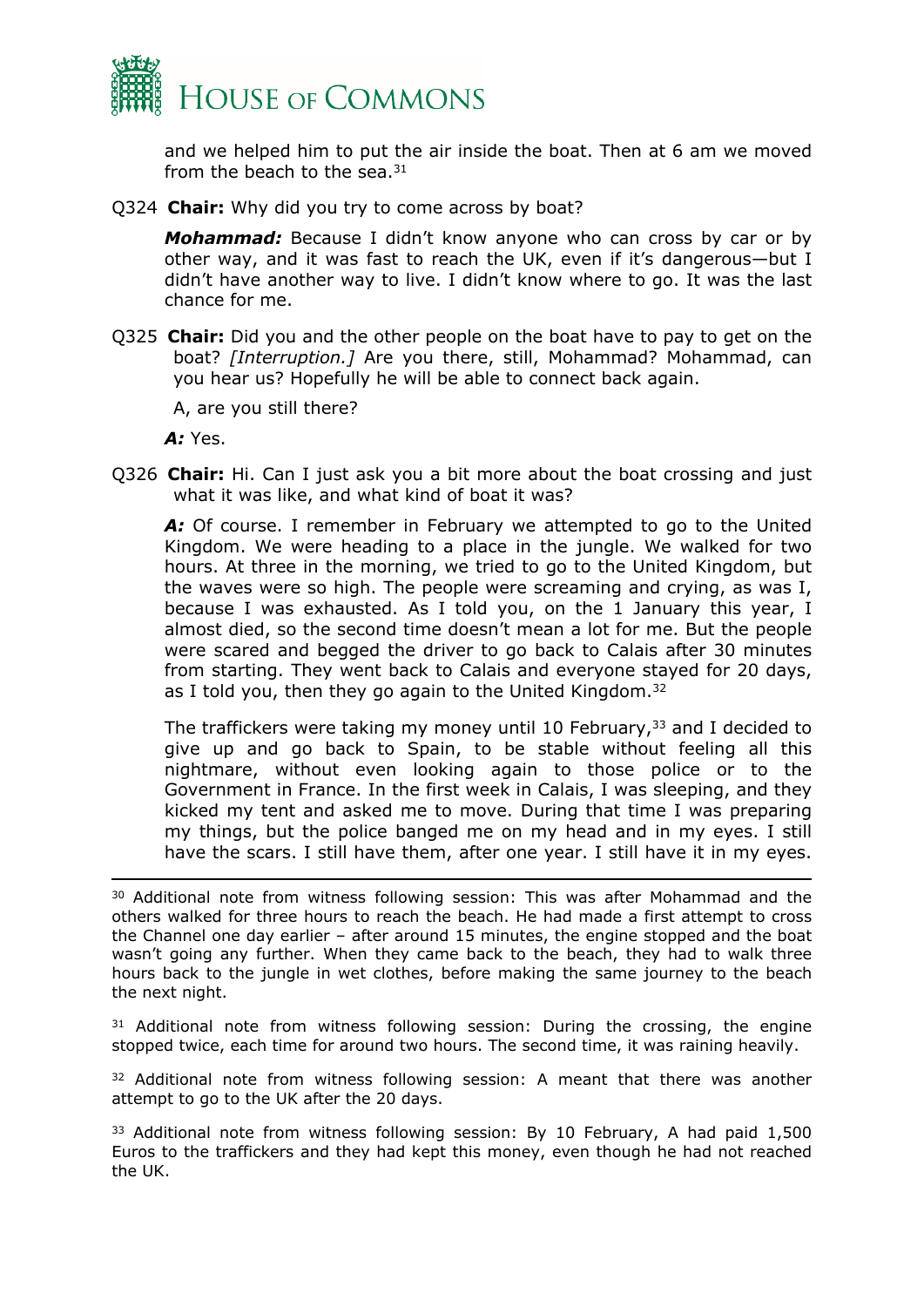

I hate that. Those police sometimes don't understand what is going on. Maybe I don't understand their language, but they took me to the police station.<sup>34</sup>

I went back to Spain, and after that I didn't find anything. The streets, the fights, the police, asking for help from the police, who told you there is no blood and there is no case, so nothing is here—you feel disappointed.<sup>35</sup> The traffickers call you and say there is another chance, and all you need to do is pay, so why not? You will go without even thinking.

Q327 **Chair:** So you got on the boat. What time of day or night was it?

*A:* 4 March.

Q328 **Chair:** Was it morning, afternoon, evening or night?

*A:* 4 am.

Q329 **Chair:** Four in the morning. Were there other boats in the Channel as well that you saw?

A: No. I didn't see any boats, but when we arrived in Dover there was a boat with us.

Q330 **Chair:** Did any other boats try to intercept you or try to stop you on the journey?

A: No. All the people were scared. I called the French authorities by myself to give me support, because I saw the driver was not driving well, and I felt scared about myself that time. It was the third time. I am still young and I still love this life, so I called the authorities in France to give me support. They reached me to UK borders.

Q331 **Chair:** So you rang for help from the boat?

*A:* Yes.

Q332 **Chair:** Can you say that again, so that I understand it properly? Who did you ring while you were on the boat?

A: I understand how it is going on in Calais, because I stayed three months. Usually the driver is only a human. Usually he is going for free, regarding to his experience.<sup>36</sup> When I saw him, he is not driving so well

<sup>&</sup>lt;sup>34</sup> Additional note from witness following session: A was detained for two days by the police. They asked for his fingerprints, but he did not give these.

<sup>&</sup>lt;sup>35</sup> Additional note from witness following session: "I was living on the streets. One time, a man threatened me and told me he was going to kill me. He started hitting me, then some other people stepped in and took me to safety. I called the police but they just told me to go to the hospital if I was hurt and that they would only open a case if there was blood. My concerns weren't taken seriously, because the police knew I was living on the street."

<sup>36</sup> Additional note from witness following session: The driver is usually one of the refugees who then gets to travel for free.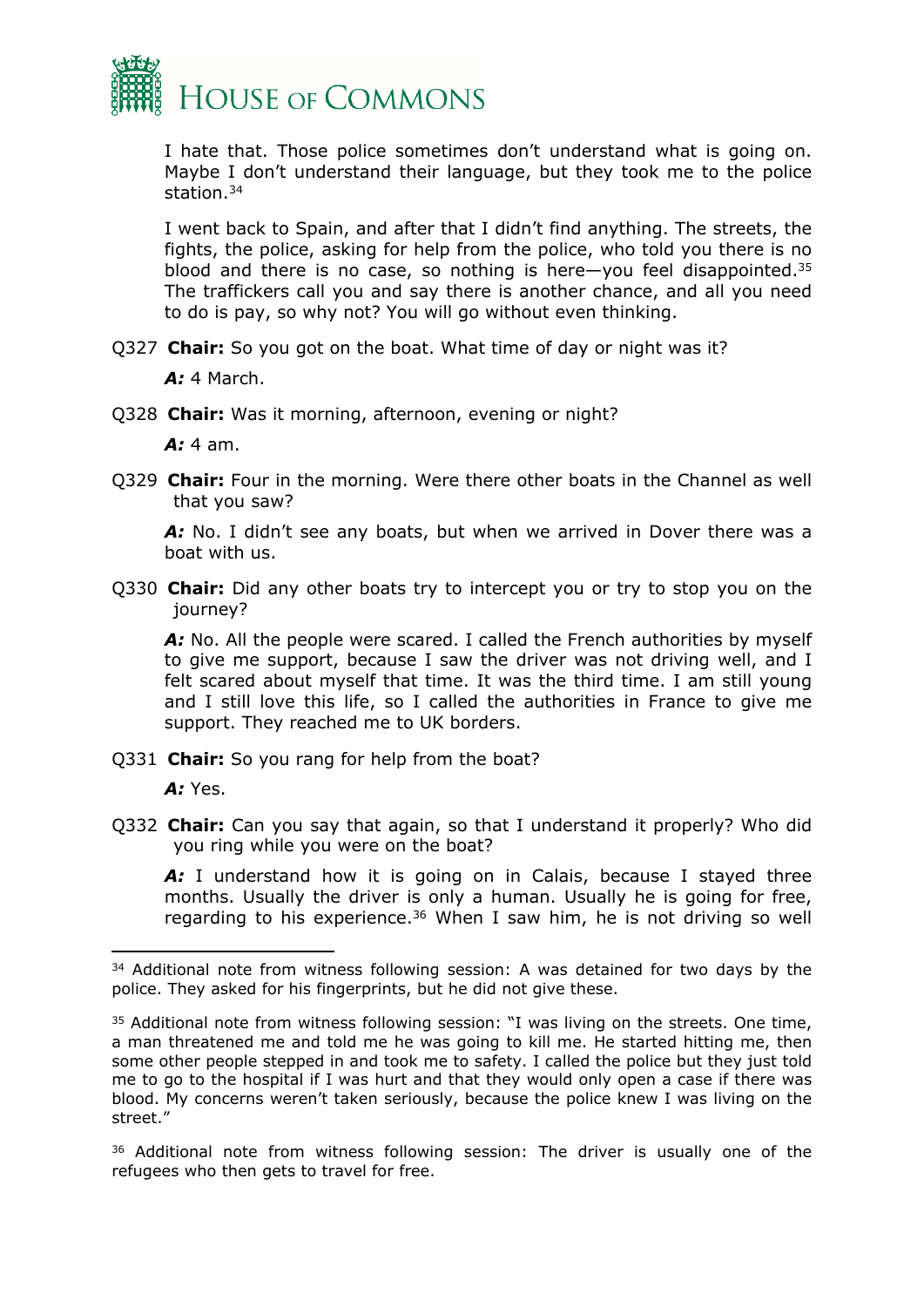

and he is not taking care of those people. I called the authorities of France and they were nice in the end, so it ends with peace.

Do you want me to show you the video when the police in France banged me? You can see my face and my eyes. I will show you the other video. My eyes also have some blood in the other place. So, it was not a good feeling. From the first week, when you see this police action, you will not feel safe to say, "I'll stay in France." You would not think to claim asylum, to be honest. At the same time, if you want to go to another country to claim asylum, they will kick you back to Spain.

I asked a lot of people in Calais, and they always told me that the United Kingdom had a good reputation in how they deal with people, so there was an advantage for me and my sons to come to this country after all of that. $37$ 

Q333 **Chair:** In terms of the boat crossing itself, when you rang for help, was that the people you knew in Calais or the French authorities, who you had been asking?

*A:* Actually it came from the people in the boat, who asked if I could speak in English with the French authorities, so I called them. It was an order from the people with me in the boat.

Q334 **Chair:** So you rang the border force—

*A:* I called the police and asked for an interpreter to speak with me. I said, "I'm stuck in the sea" and I gave them the numbers on the map—how do you say it in English?—and they came to see us.<sup>38</sup>

Q335 **Chair:** When you called the UK police and the UK authorities, what did they do? Did they send out a boat to meet you? Did they respond?

A: Actually, I did not call the UK Border Force; I called France. The signal gave me the French border force. We were the middle of the sea. I called 999 and they answered, "Bonjour." I said, "I speak English and this is my problem." They called the UK Border Force to meet me in that area, because it was—

Q336 **Chair:** I see. So you spoke to the French emergency authorities and they contacted the UK Border Force. Did the Border Force send a boat to meet you, or were they there to meet you when you arrived?

A: They sent a boat to meet me in less than 15 minutes, which I appreciated.

Q337 **Chair:** When the Border Force boat arrived, what happened? What did they do?

A: Actually, our engine stopped twice on the sea. We were in the middle of the sea, our engine had stopped twice, and some of the people were dizzy,

<sup>&</sup>lt;sup>37</sup> Additional note from witness following session: A doesn't have any children currently. By "my sons" he was referring to his future sons.

<sup>38</sup> Additional note from witness following session: This refers to GPS coordinates.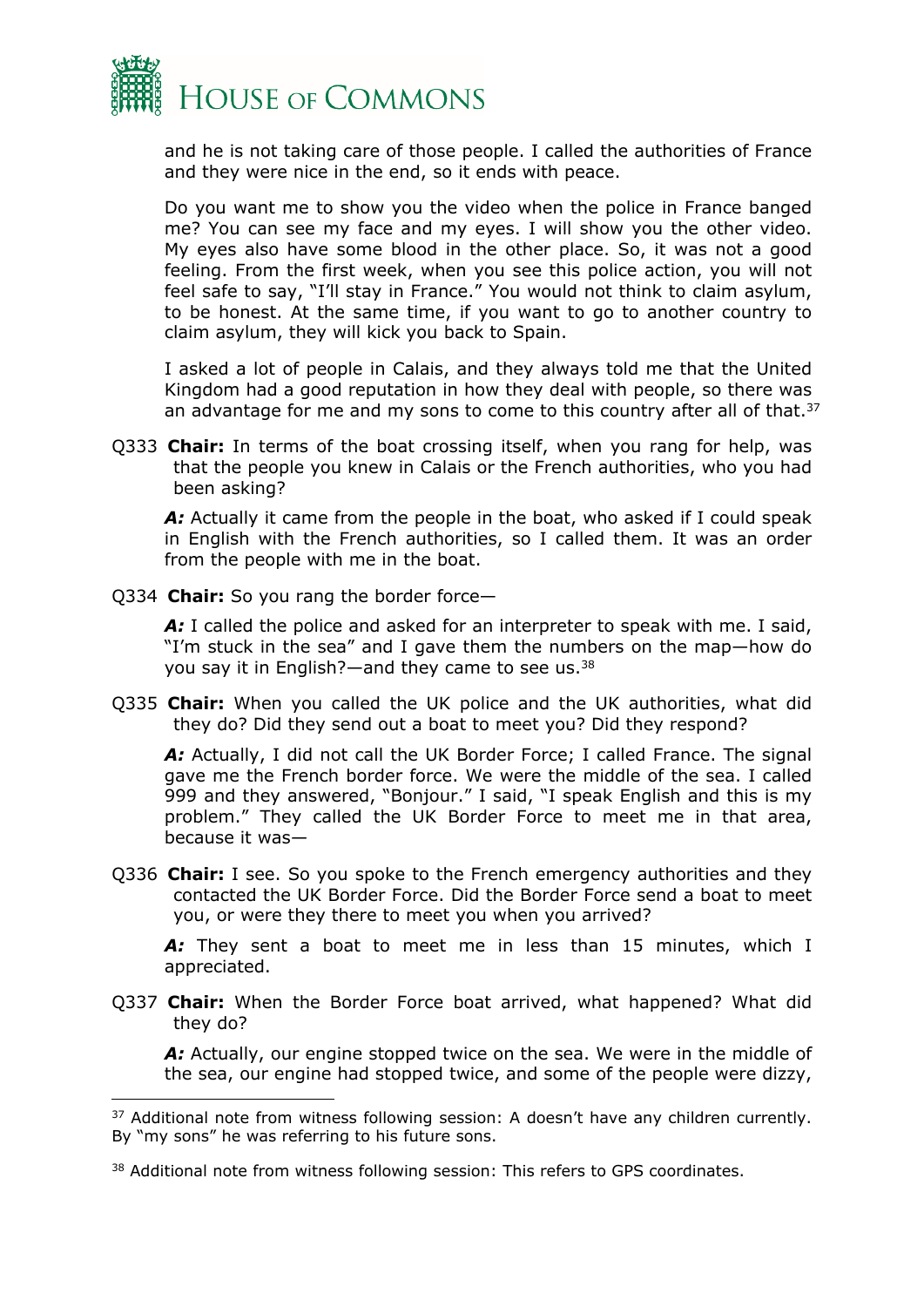

so they were seeing heaven when they saw the boat. He said to the driver, "Stop the engine and stay calm." When he threw the rope, all the people wanted to jump. He said, "Stay calm," but they did not understand his language so they jumped. I was the last one because I understood, so I arrived safely. We were all taking in water because of the waves and we were freezing because of the weather.

Q338 **Chair:** So did other people jump out of the boat?

A: They jumped into their boat.

Q339 **Chair:** I see. What was the time in the morning when you finally arrived?

A: We arrived at seven. It had stopped for five hours.<sup>39</sup> It was about 40 minutes for us to arrive at Dover.

Q340 **Chair:** Mohammad, I think you are back on now. Can you hear us?

*Mohammad:* Yes, I can hear you.

Q341 **Chair:** Sorry we lost you. I was just asking A about the crossing and what happened. Can you tell us a bit more about what happened with the boat crossing and how that worked?

*Mohammad:* As I told you, we helped the smugglers to prepare a boat. Two or three of them had lifejackets and we did not, because they said, "If the police come, they will accuse you of being a smuggler, not us." So we were afraid of the police, and when we finished and arranged the boat, we jumped inside the boat and we started. After an hour, the engine stopped. We were stuck there maybe for two hours. After trying to restart the engine, the engine started again and we moved. We maybe moved for an hour. After that, it was raining heavily and the boat started to sink, because there was a lot of water inside the boat. After that, one of us called the British border authorities. They came maybe after 20 minutes. They found us stuck in the sea and they came to help us.

Q342 **Chair:** What happened then?

*Mohammad:* When they arrived, they gave us rope. Actually, half of the boat was sunk in the sea. The people who were sunk jumped first, held the rope and we entered the UK boat. They took our temperature to see if we had coronavirus and they asked us a lot of questions.

Q343 **Chair:** Did nobody on the boat have life jackets?

*Mohammad:* Yes, every one of us had a life jacket.

Q344 **Chair:** So you did all have life jackets at that point.

*Mohammad:* Yes. When we entered the boat, before we left, the smugglers took off their life jacket to give it to the refugees, to the asylum seekers, and they ran. So all of us had life jackets.

<sup>&</sup>lt;sup>39</sup> Additional note from witness following session: A isn't sure exactly what time he arrived in the UK, possibly around 8am UK time. He believes the whole journey took five hours.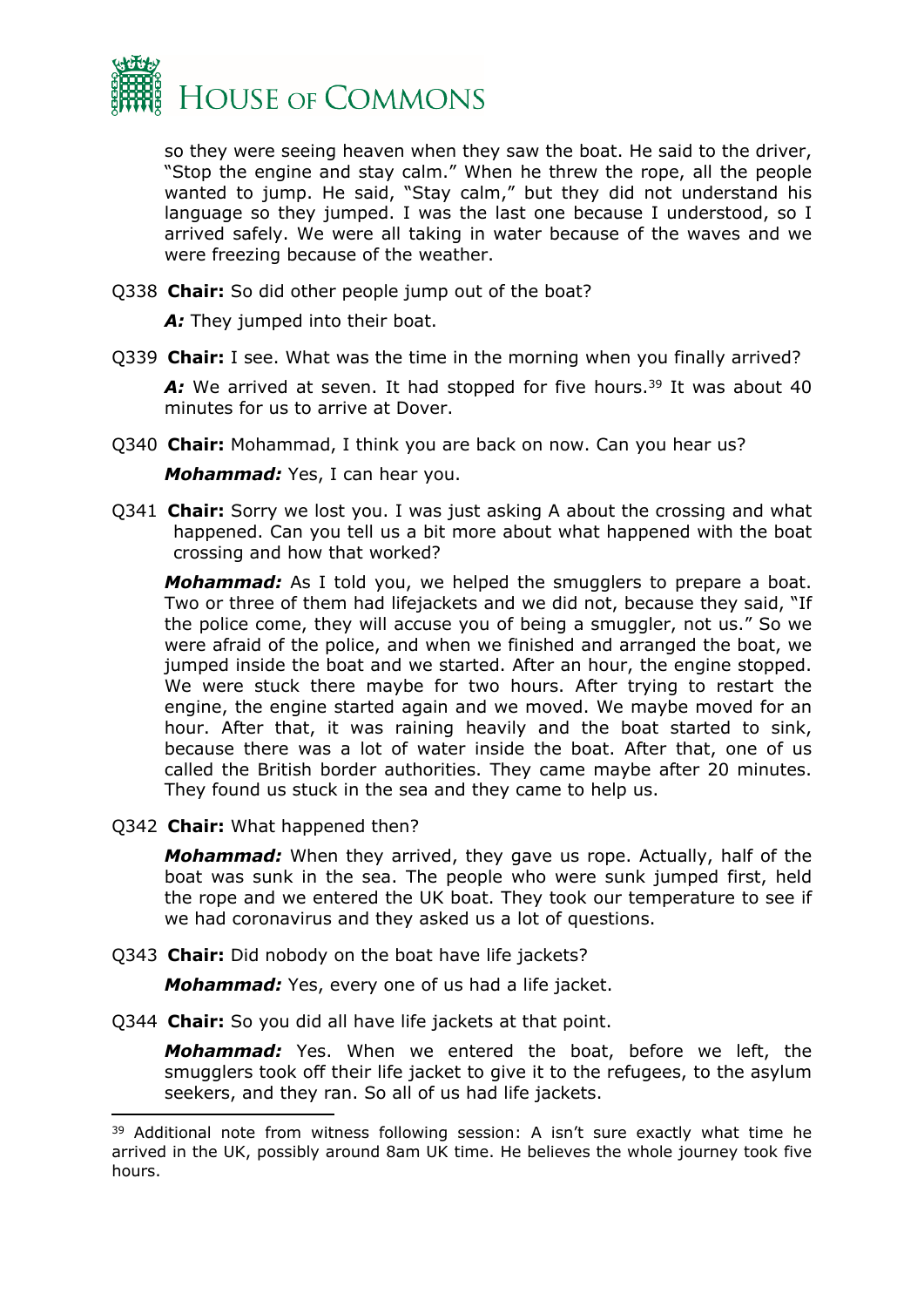

Q345 **Chair:** How far had you gone before the engine stopped working?

*Mohammad:* Maybe after an hour. After we moved from the beach, an hour.

Q346 **Chair:** A, can I ask you again: you said you had tried to get across by boat previously, before. Can you describe what happened then?

A: For me, I did not wear a life jacket because I did not have enough money to buy it, or to give to the smugglers to give me one. The same time, I tried twice, so I said, "The life jacket will not even help me any more, to be honest." But some of us had life jackets and some of us did not. If you are asking about when we arrived into United Kingdom, we arrived and they took our temperature—no, I don't think they took our temperature. We arrived before coronavirus, but they were asking if we have any circumstances, any emergency cases.<sup>40</sup> After that, they took us to Dover. It was smooth.

Q347 **Chair:** I think you said that you had tried previously on your own to get across on a boat as well.

A: No, I tried previously to cross from the beach to the boat<sup>41</sup> by swimming, but I got stuck in the middle of the sea. The waves, they threw me out to the middle of the sea. I was drowning.

Q348 **Chair:** So when you tried that time, you were swimming to a boat the first time?

A: No, I was swimming alone, through the boats, because when I arrived at the boat, $42$  I would go inside and hide myself to enter the ship, to go with the people.

Q349 **Chair:** So you were just swimming in the sea—

*A:* Yes. After two or three minutes, all of my blood had stopped. I am a good swimmer, ma'am, but the weather disappointed me, and because I am new in this area, I did not think I would feel all of that. My body stopped, and I almost died.

Q350 **Chair:** Okay. What time of year was that?

*A:* When the people were celebrating—the first day, one month, 2020.

Q351 **Chair:** Which month was that, when you were swimming?

A: It was the first day of the year, 1/1/2020, when people were celebrating. I took my chance. I said, "It is a good time to hide," but it was not actually.

<sup>40</sup> Additional note from witness following session: This was specifically regarding health/medical emergencies among people on the boat.

<sup>41</sup> Additional note from witness following session: By "Boat", A meant "port".

<sup>&</sup>lt;sup>42</sup> Additional note from witness following session: This should read: "through the port, because when I arrived at the port".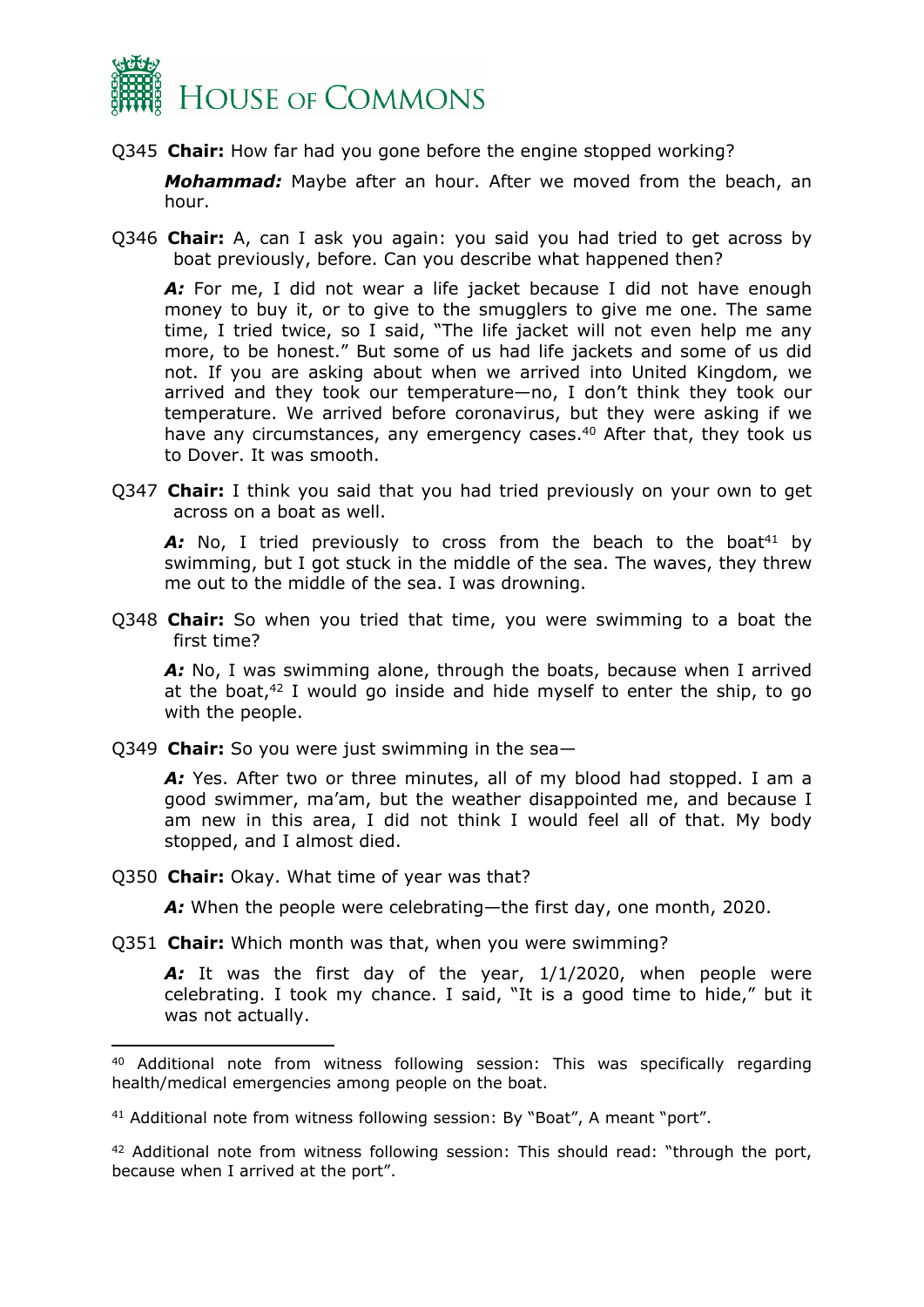

Q352 **Chair:** That must have been incredibly cold. Thank you. May I ask all of you about when you arrived in the UK? What happened for the first few days, when you arrived? I will start with you, N—but I think your mute is still on.

**N:** Sorry, could you repeat that again, please, if you don't mind?

**Chair:** I was asking about when you arrived in the UK. What happened when you first arrived in the UK?

**N:** When I came to this country, it was Northampton, along with two Iranian men in the lorry. It was evening when the lorry parked in the petrol station to put some fuel in. The guys I mentioned—I don't want to repeat it all, but I started from there. The driver called the police, the police came, and they took the two men somewhere else. They took me to the police station and called for a translator; then they were speaking to me in my language, which is Pashtun.

They were asking me questions: my date of birth, my name, my family names, how I came, do I have people here—family and things like that. Then I told everything to them. They gave me some food there as well, in the police station. I was there for about a couple of hours, then they said, "We will take you somewhere. You stay there for the night, then in the morning we will hand you to a social worker, who will take you to a foster family."

In the morning, they took me to an Afghani family—from Northampton to Coventry. I stayed with them for some time. They had a new child, and they were working as well*—*the guy was working in a factory. They had too many responsibilities, so my social worker came and brought me to Birmingham where she gave me to another family.

I lived with that family for four years. When I turned 18, I had to leave, because another foster child was coming to their house, so there was no place there. My social worker came and took me back to Northampton, because I am registered there.

I was there for about one week, but I was travelling all the way to college—I was attending Solihull College, near where I live now. Every day I was travelling, and my teacher said to me, "You look tired this week," and I said, "I have been travelling all the way from Northampton. I wake up very early." He said, "Speak to the office. Go there, and they will probably give you accommodation here"—they have blocks of flats, where students were living. They gave me a flat, and I stayed there when I was studying there. Then I applied for a council flat.

Sorry, I think I went too far. In the first place, when I was with the first Afghani family, my asylum process was started. After about, I think, three or four weeks, we went to a solicitor, I think—yes, a solicitor. I told everything, what happened to me in Afghanistan and why I came, where I lived. But I didn't spend that much time in Coventry—it was one and a half months, and I went to school there as well for a bit.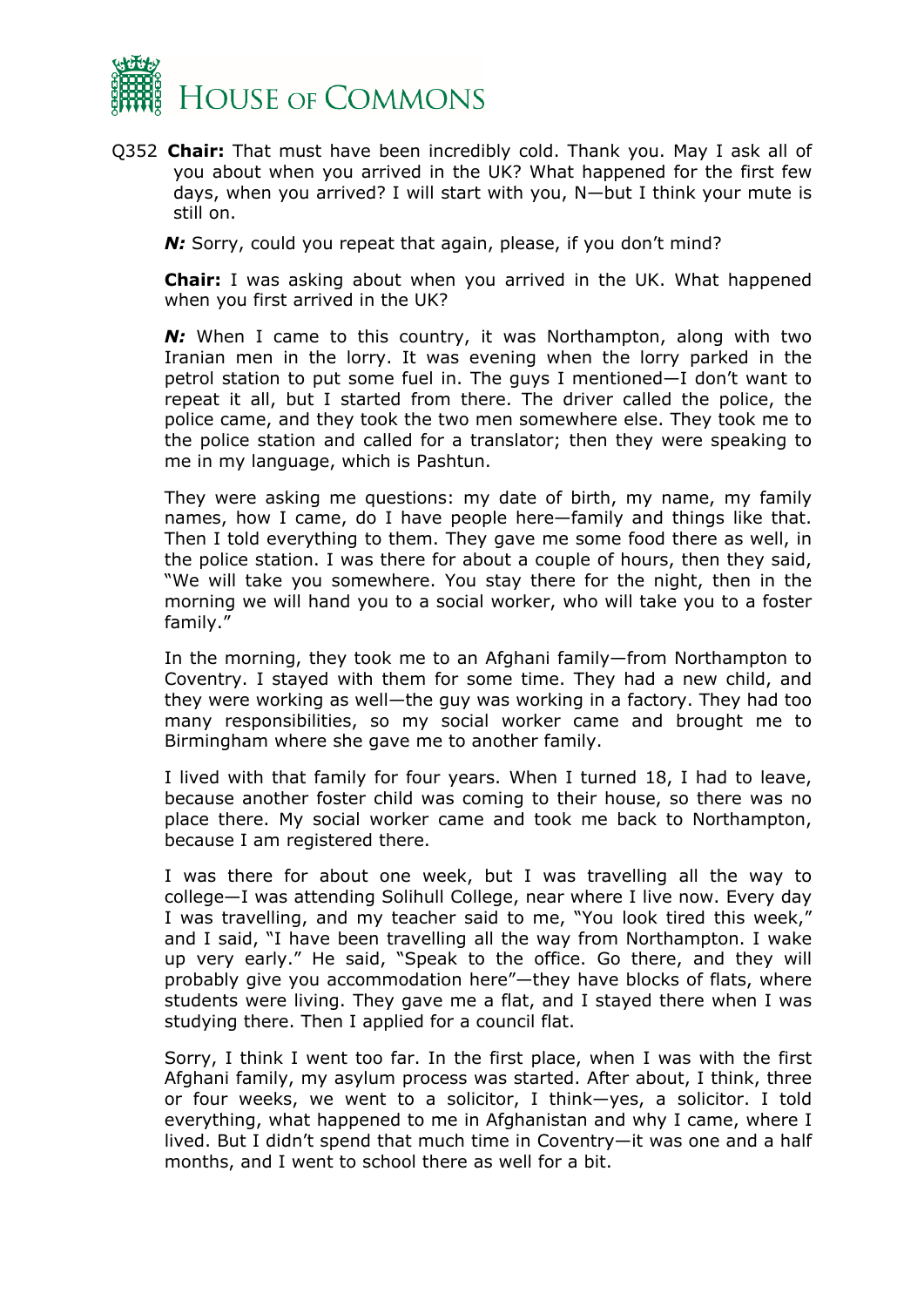

Then everything changed suddenly, when they brought me to Birmingham. I was registered with a solicitor, but I think they were closed or something, so I had to find another solicitor. Things were a bit messed up with my case as well, because the other solicitor was closed or something; I can't remember why—he went to a demonstration or something. I told my case and everything to the new solicitor, and that is how my asylum process started.

When I gave everything—my case and stuff—they refused my case. I was 14 years old, and they gave me a three-and-a-half-year status, because of my age—it was not leave to remain—until the age of 18. When I turned 18, I reapplied, and after that my life became a nightmare. [\*\*\*] I was campaigning for my right to stay here. I was studying public services. I want to be a firefighter.

I was going to courts—first-tier tribunals for immigration. It was a joke, to be honest with you. I used to go there, and after one month my case was turned down. The Home Office were asking me for evidence and things. How can I get evidence when I am 13 years old and have run away from my country? I had never been to school here. I lost my dad, I lost my mum, and my brother is still missing in Afghanistan; the Red Cross is trying to find them. I lost all my family and everything. That did not hurt me as much as I have been hurting in this country. I have been through a lot here.<sup>43</sup> It has affected me in education ways. I used to sit during exams and think about court, because it was coming up, and stuff like that. Sorry, I think I am going too far.

Q353 **Chair:** It's alright. N, are you living and working in Birmingham now?

**N:** Yes, that is correct.

Q354 **Chair:** What job are you doing?

<sup>43</sup> Additional note from witness following session: "I had an English exam in college about one week before my court hearing. I failed that exam because I was just thinking about the hearing. I was in a very bad condition in those years  $- I$  didn't leave my flat apart from going to college. I lost a lot of weight. During that time, I thought I might die. Mentally, I was so tired. I kept telling the truth about my case, but they didn't believe me, they kept turning it around. It hurt a lot that they didn't believe me. I was thinking about my case every single day. If they send me to Afghanistan, where would I stay? I didn't have anybody there. Nobody was helping me in the UK either. I had friends but they couldn't help. It was a terrible time for me and I'll never forget it. My foster mother could see that I had lost weight and was suffering. I think the asylum system in the UK is very bad. I left my country at a very young age, I was nearly killed on the way here, and when I got here, I went through this process and it nearly killed me again. When you're in a difficult situation, sometimes you want to kill yourself. The system is designed to make people physically and mentally tired, so they either go back on their own, they are sent back, or they kill themselves. You tell them the truth and then they say different words back to you. For example, they told me that my family is still alive and I could go back and live with them. But the Red Cross has been looking for them for eight years and can't find them. This isn't a joke – it's my life. What I went through in the UK hurt me even more than what happened to me in Afghanistan. I couldn't live a normal life."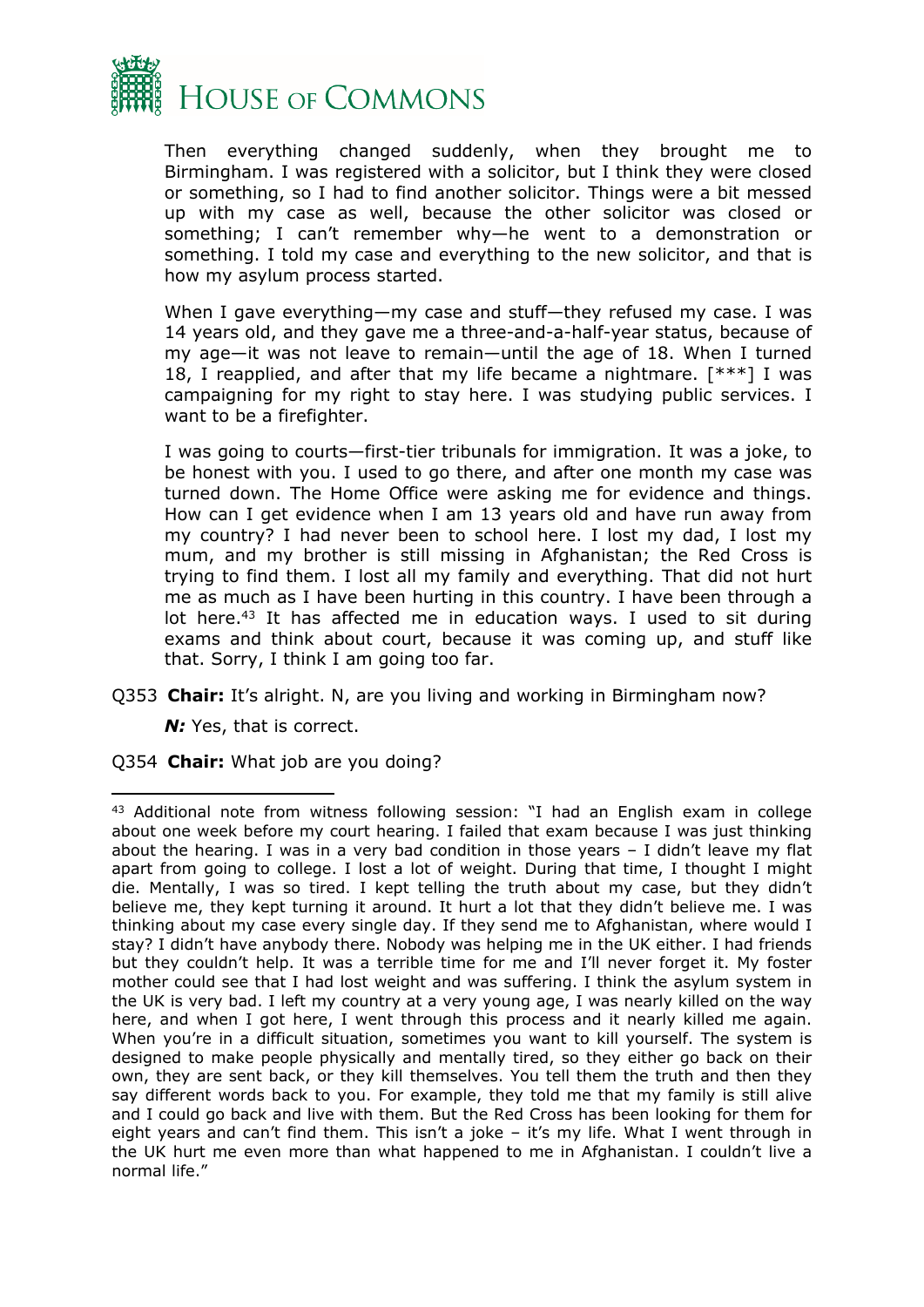

**N:** I am working in KFC. Last year, I applied for a firefighting job, and my application was unfortunately unsuccessful. I reapplied again about 10 months ago. I am just trying to get into a firefighting job, but at the moment I am working in KFC, just to live on. I will wait for the process to start for the firefighting thing.

Q355 **Chair:** Good luck with that.

Some of the other Committee members want to ask some questions as well. Can I very briefly just ask Sam, A and Mohammad what happened when they first arrived?

*Sam Rahimi:* I came on the ship, and the truck was in the ship. When we passed the sea, the truck stopped for a long time. We had to get out at a petrol station. There was only a petrol station, no other houses or anything. There was me and one other guy—two people. We had to wave hands to— The agent was like, "The police will you take you from here," or something, but we did not see the police. We were waving hands to random people with their car. We were there for a long time—like an hour or something—but then one guy stopped, a Syrian guy.

Q356 **Chair:** Yes, okay. A, can I ask you very briefly: when you first arrived, what happened?

A: They took me to detention.

Q357 **Chair:** How long did you spend in detention?

*A:* It was twice, but the first time they detained me for one month. To be honest, it was 20 to 30 days.<sup>44</sup>

Q358 **Chair:** After that month, what happened?

A: They leave me and, after several hotels, they detained me again, because *[Inaudible]<sup>45</sup>* Until now, I have been seven months, but because I have fingerprints in Spain my asylum is not being considered in the UK.

Q359 **Chair:** And is your asylum claim being considered here at the moment, or are they saying that it needs to be considered in Spain?

A: It needs to be considered in Spain. I was released one or two weeks ago.

Q360 **Chair:** Mohammad, when you first arrived, what happened?

*Mohammad:* They asked me, "Why did you come from France to here?" They took me first to the police station. I told them the truth: I didn't feel safe in Spain and in France. If I felt safe there, I would not jeopardise my life to come to the UK. I explained to them everything, and after four days in Dover they released me.<sup>46</sup>

<sup>44</sup> Additional note from witness following session: The first time A was detained, it was for 20 days.

<sup>45</sup> Additional note from witness following session: Because "I had an asylum application in Spain so they wanted to send me back there".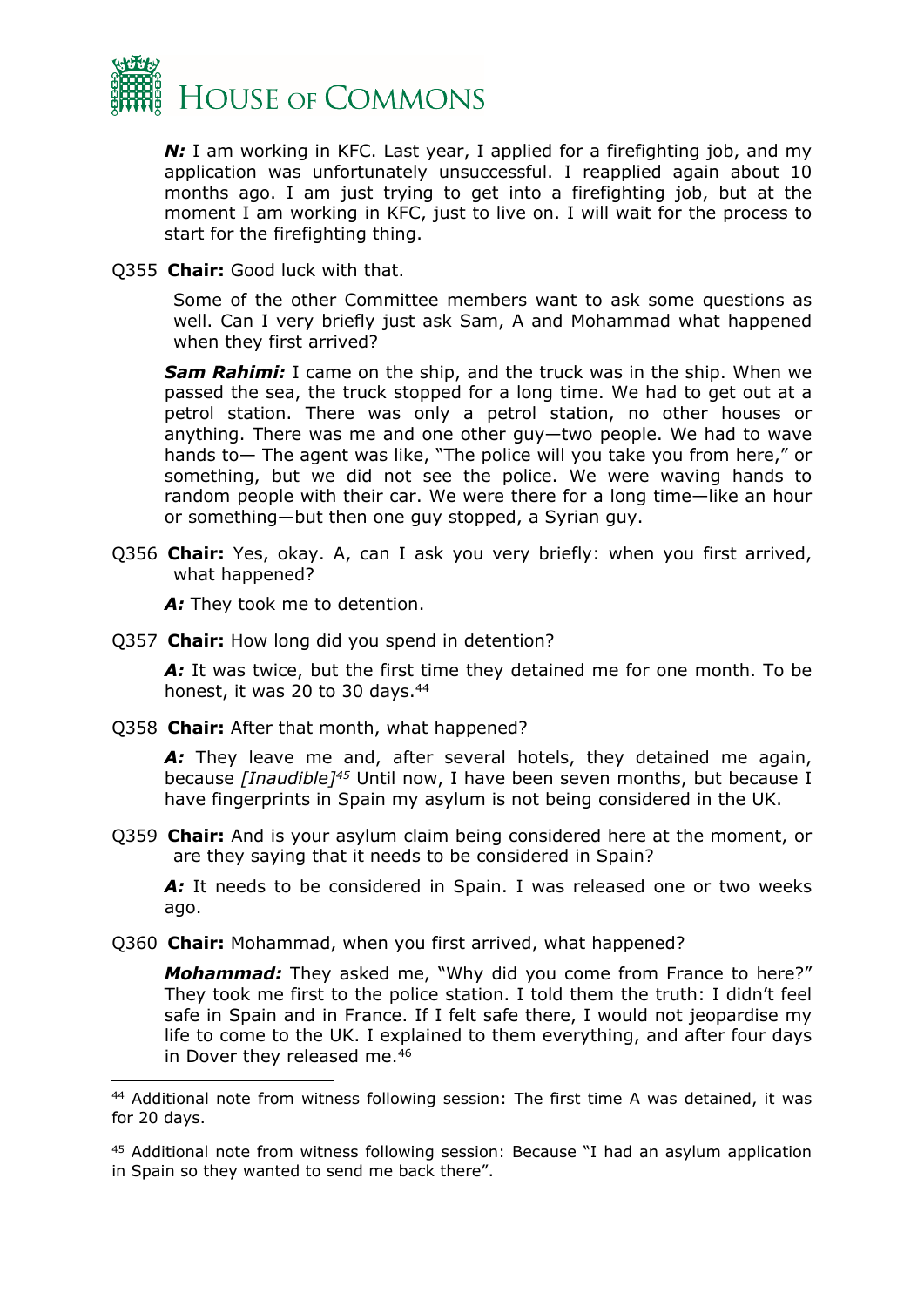

**Chair:** Thank you. Other Members have questions as well. Let us go to Diane Abbott first.

Q361 **Ms Abbott:** Hello. I want to ask Sam and N the same question. I understand why you left your country, but when you did, had you made up your mind that you were going to London? Sam? N, can you hear me?

*N:* Yes.

**Ms Abbott:** I understand why you left your country, but when you did, had you made up your mind that you were going to London?

*N:* No.

Q362 **Ms Abbott:** So when did you decide that you were going to London?

**N:** Sorry, let me just repeat so I have understood you. When I came from my country, Afghanistan?

**Ms Abbott:** When did you decide that you wanted to go to London?

*N:* I did not decide it. That was my mum—all done for me—and she handed me to an agent, a smuggler, and that is how my journey started. He took me to Kabul, which I said earlier, when Yvette asked me questions. That was in 2009. I did not decide anything; it was my mum. I was very young—a child at that time.

Q363 **Ms Abbott:** Did your mother know that she was sending you to London?

*N*: Well, no, I don't know if she knew or not. I do not know anything about that. I did not know I was coming to England. I did not know at all. She just handed me to the guy—the smuggler—and he took me to his house, from Uruzgan to Kabul, which is the capital. Then, I was staying with kids at that time in his house.

Q364 **Ms Abbott:** That's fine—you did explain all that to us. I want to try to understand at what point you decided to come to London, but you are saying that it was not your decision, it was your mother's?

*N:* Yes.

Q365 **Ms Abbott:** Is Sam there? I seem not to be able to see him on my screen.

**Chair:** Sam's screen seemed to freeze. I am not sure whether he is still on.

*Antonia Cohen:* I am just texting him to see if he is still around. It froze.

**Chair:** Thanks, Antonia.

**Antonia Cohen:** I can answer the question if that is appropriate, but I understand—

<sup>46</sup> Additional note from witness following session: Mohammad was detained again a month later, this time for 20 days, due to his fingerprints being taken in Spain.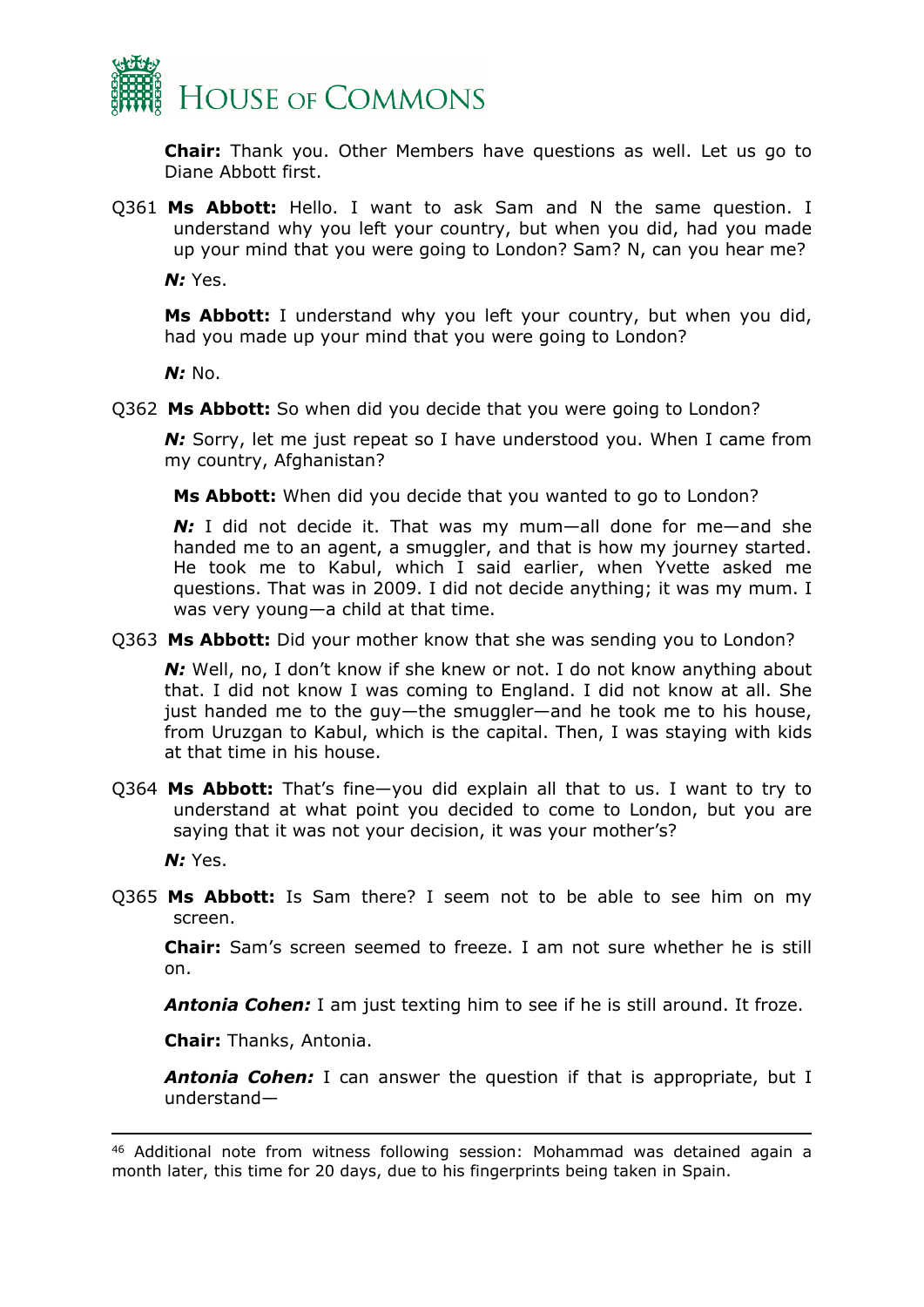

**Ms Abbott:** I am sure you can, but I was trying to ask the men themselves. Thank you, Chair.

Q366 **Dame Diana Johnson:** Can I just say thank you to our witnesses for talking to us and explaining your stories to us today? It has been really interesting, so thank you for that. I want to ask a question to A and Mohammad about their experience in the boat. Was it all men in the boat when you came across? Were there any women or children in the boat?

A: For me, we were 14. We were all men, but the other boat had around four women.<sup>47</sup>

Q367 **Dame Diana Johnson:** The other men on the boat—do you know where they came from?

*A:* Some of them were from Syria, some of them were from Iran, and some of them were from Sudan. This is what I saw from the nationalities in Dover. But my boat was only two nationalities. I was the only one from Yemen, and the others were from Syria.

Q368 **Dame Diana Johnson:** Mohammad, are you able to say whether you had any women or children in your boat? I don't know whether you are still there.

*Mohammad:* I can hear you. No, there were no women. We were 17, all of us men.

Q369 **Dame Diana Johnson:** And do you know where the people came from in your boat?

*Mohammad:* Syria and Palestine, and there were two Iranians.

Q370 **Dame Diana Johnson:** Could I just ask one other question? A, you talked about, and gave examples of, how you were treated in Spain and France. You told us that you were given appointments a long way ahead in Spain to be dealt with as an asylum seeker, and that you did not have any accommodation. What did the Spanish authorities say to you about what you should do if you had nowhere to live? What were they saying to you?

A: Thank you for your question. Actually, I asked them how I can survive. In Barcelona, they told me there is a homeless shelter—it is a like a hotel. You will come at 9 to enter, and you will leave at 7. I tried twice, but all of those people are not refugees. I'm sorry to say that there are homeless. They treated me as a homeless person, so when I was sleeping, I was sharing my room with four. They were drunk and they were annoying me, and I could not sleep with them. With regards to language, I did not understand them clearly. It was a bad experiment to stay in the homeless shelter for this long. Until this moment, I should just stay in *[Inaudible.]*<sup>48</sup>

<sup>&</sup>lt;sup>47</sup> Additional note from witness following session: "The other boat" refers to a second boat that arrived in Dover soon after A's boat.

<sup>48</sup> Additional note from witness following session: This should read: "If I had stayed in Spain, I would still be in that shelter now."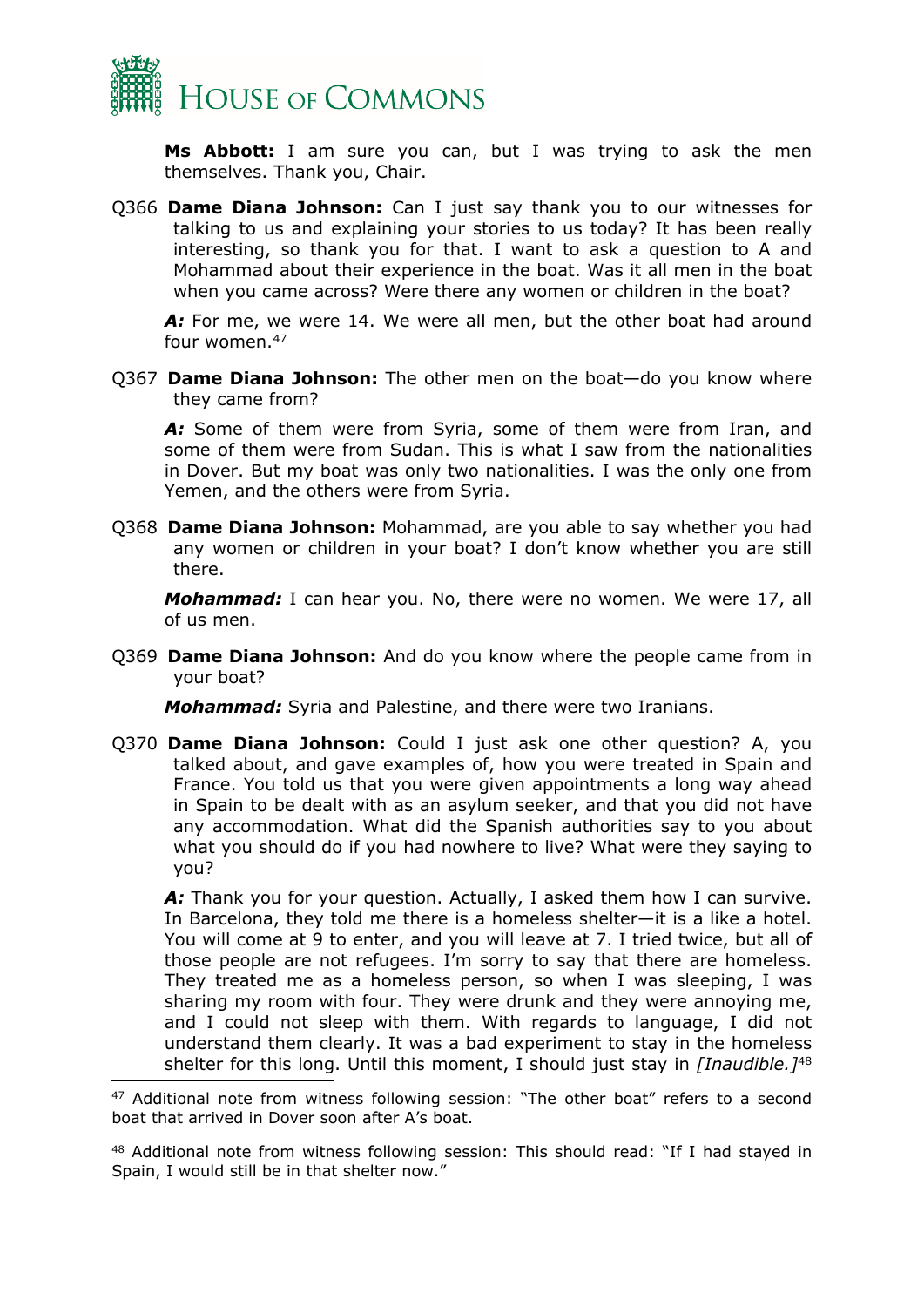

Even the food—they provide one meal, which is the lunch, and they do not provide anything more. So fight for your faith in Spain.

**Dame Diana Johnson:** Just one other question, if I can. Actually, Sam has gone, hasn't he? I wanted to ask him about France and what happened when he was in Calais, but that's fine.

Q371 **Adam Holloway:** Thank you very much for coming. It is a very interesting session, and I am very relieved to hear that Britain treats people rather better than Spain and France do. A, I also noted your comment about not having enough money to buy a lifejacket. I would be very interested to hear from the three of you who remain, particularly Mohammad, who has crossed so many countries across the world, how much you think the total cost of your journeys was? They lasted many, many months—many countries, many smugglers. Perhaps N can go first. I know your mother paid, but do you have any idea what it cost?

A: For me, I think I have spent over £11,000 until this moment.<sup>49</sup>

*N*: As I said earlier, I don't know anything at all about how much it cost. It was all arranged by my mum. She gave me to an agent, and then he brought me to the capital. After that, my journey started. As far as I know, she did not mention anything. Since I left Kabul, I have not spoken to her again. I don't know how much she paid; I don't know anything at all.

Q372 **Adam Holloway:** Mohammad, how much do you reckon you paid in total?

*Mohammad:* In total, more than \$13,000.

Q373 **Tim Loughton:** Sorry I missed the first half of this session—I had a debate—so forgive me if I repeat anything that has been said already. I am interested to know—this is really following what Diane Abbott was trying to get at—what you were told about the United Kingdom from the smugglers you were with or from other people. What we want to know is why you thought the UK is the place to end up?

A: First of all, when I arrived in Spain and found myself in the street, to be honest with a lot of people there was racism regarding their feelings. A lot of people who came from the north of Africa stole from them, so they look at me as a thief. In France, I didn't find this clearly, but what I love about the United Kingdom is that there is a lot of variety and nationalities. I heard before I came that they treat refugees well and they have justice, such as this thing, so that is what made me attracted to coming to this country and telling my story: "This is what happened to me, and I need to be cared for by this country."

Q374 **Tim Loughton:** Okay, but who told you that the UK treats refugees well and that it is a very diverse country? How did you find out that information?

<sup>49</sup> Additional note from witness following session: A sold all his possessions to raise this money, including his land in Yemen, his car and his phone.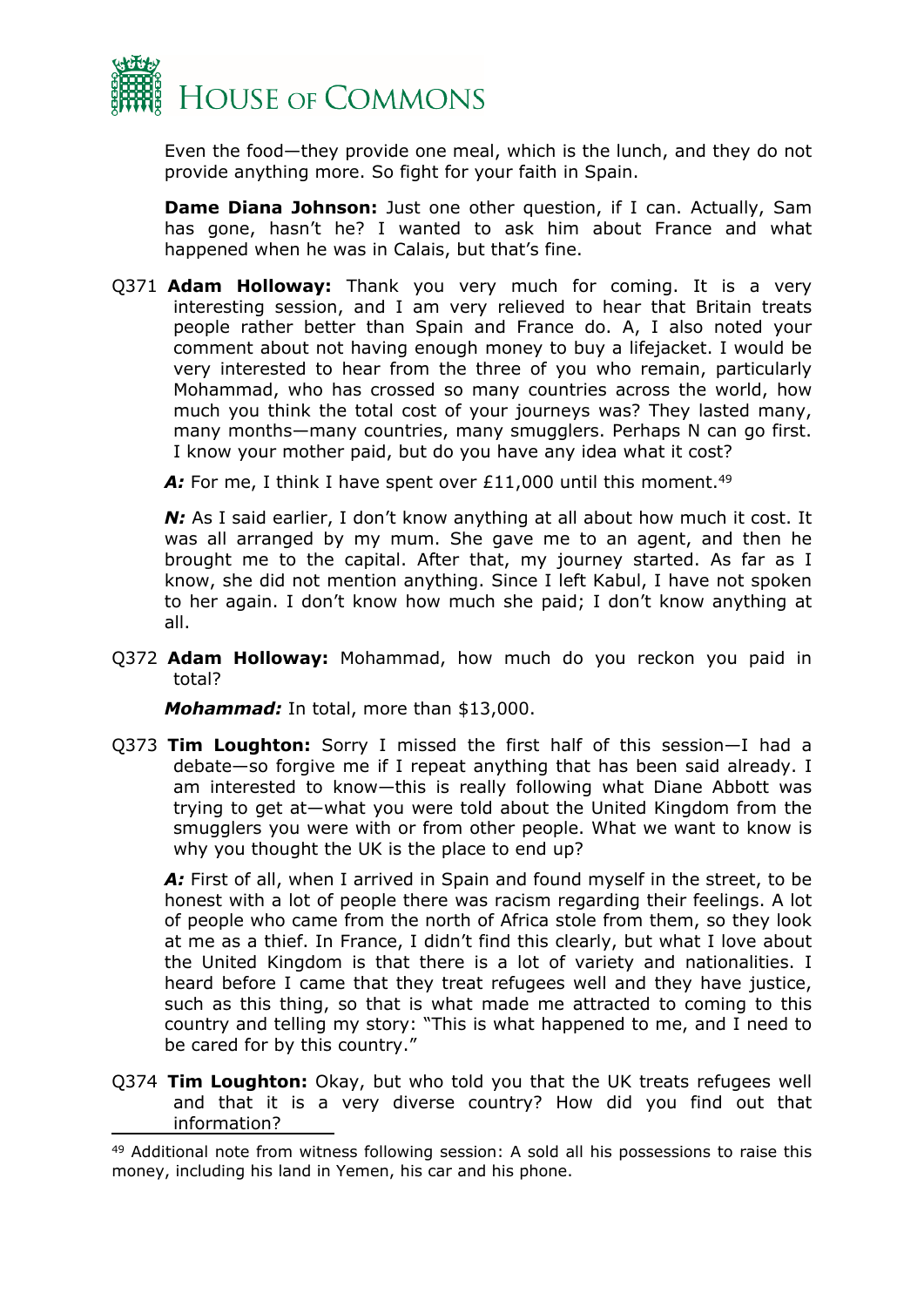

*A:* In Calais, you find a lot of refugees who have the same goals, and you ask them, as I find myself asking: why especially this country? I asked myself many times why I chose to go to the United Kingdom. Actually, I go to the United Kingdom just because of my language. I could speak this language clearly. In Spain, the translations are not good, or they do not explain what I could say.<sup>50</sup> I came to this country to speak directly, eye to eye, face to face. In other countries, I don't think I could do that. That is one of the things for me.

Q375 **Tim Loughton:** In Spain and France—forgive me if you have already said this—did you come in contact with police, immigration officials or refugee agencies that gave you advice, or did you avoid all of them?

A: As I said, from the first of the week, I was hit by the police, so I took this idea from my mind. In any country, I should feel safe when I meet the police. I have anxiety because of them. I never in my life thought that the police in Europe that will bang me because of nothing. In France, I excluded this idea.

Q376 **Tim Loughton:** So you spoke to the police in Spain and in France, and they treated you badly. What did they tell you to do?

A: I'm sorry; I think your signal is not-

**Tim Loughton:** The police in Spain and France that you had contact with treated you badly.

A: No, the police in Spain didn't treat me badly, but I was in the street and there was a fight. There was someone who came to fight—they were threatening me directly—so I called the police and they didn't help me, because they said, "If there is no blood, we cannot help you." In France, they banged me directly; there is no need to explain more.

Q377 **Tim Loughton:** And N, what is your experience with the authorities in the countries you were in?

*N*: At the time, I was in Dunkirk, which is not far from Calais. At that time, it was very tough. I don't really remember that much. It was 11 years ago. I had a friend who really wanted to cross and come to this country. He went with another smuggler, and he went in the morning. He actually got in the lorry at the back of the tyres, and he was just hiding there.<sup>51</sup> Nobody knew, and when the driver walked in the lorry, he started it. I wasn't there, I heard it from people, but I saw that the guy died. He picked up the back tyres,<sup>52</sup> and the guy was frozen there at the back, and

<sup>50</sup> Additional note from witness following session: A speaks some Spanish but he doesn't speak it well enough to be able to manage without an interpreter in the asylum system. He found that the interpreters spoke northern African Arabic as opposed to Arabic from the Middle East, and he struggled to understand and be understood.

<sup>51</sup> Additional note from witness following session: The boy was hiding underneath the lorry, near the back wheels.

<sup>52</sup> Additional note from witness following session: N believes the lorry driver was checking something to do with the tyres when he found the boy, but he doesn't know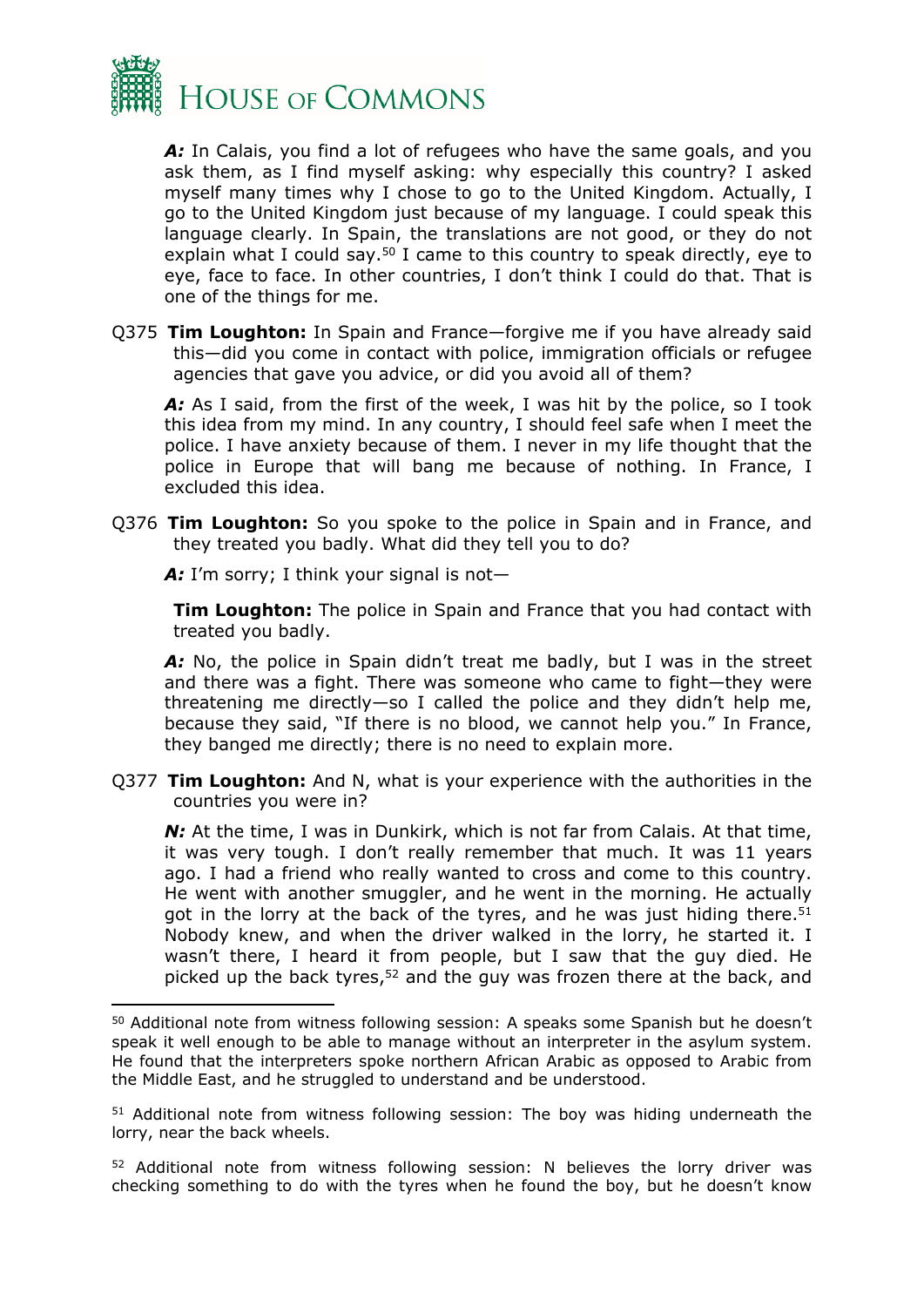

he unfortunately died. I actually cried for days. He was the same age as me; he was 14 years old. I was having very bad dreams when I came to this country.

Q378 **Tim Loughton:** That sounds like a horrible, horrible experience, and I am sure we would all feel very badly about that, but what I am trying to understand is what people told you, or your friend or whatever, particularly given how dangerous it is to come to the UK, whether in the back of a lorry or in a boat. Why was it that you wanted to come to the UK? What did your friend tell you about the UK? Why was it so important to leave France in order to do a dangerous journey to the UK?

*N*: As I said earlier, I didn't know anything about England. That guy was with us—that young guy and me, obviously—so the smuggler was putting us in the car, and he wanted to send us here. My mum arranged it, and I think she paid for all the juniors, $53$  but I didn't know I was coming to England. He was just putting us in the car.

Q379 **Tim Loughton:** So you could have ended up anywhere, by the sound of it.

**N:** Yes, anywhere. I was in their hands.

Q380 **Tim Loughton:** Mohammad, did you hear my question about what you were told about the United Kingdom, and how it was that you ended up in the United Kingdom and not one of the other countries you passed through?

*Mohammad:* Yes, I came here because I didn't feel that I was safe in Spain and in France.<sup>54</sup> In Spain, I was beaten by the police in the airport.<sup>55</sup> When I lived in "the jungle" in Spain,<sup>56</sup> I was beaten by a gang, and when I went to the police station, because I was an asylum seeker, they didn't even make a report. They didn't help me, and they didn't come to me to see what happened; they just told me, "Okay, okay. Go to sleep in another place."

#### Q381 **Tim Loughton:** So they didn't do anything to protect you. You were

exactly.

<sup>53</sup> Additional note from witness following session: "I think she paid for the whole journey".

<sup>54</sup> Additional note from witness following session: "Even when I lived in Yemen, I had an idea of the UK as somewhere where people are respected, where people have their rights, and where there is no racism. I heard this from the news media and from social media."

<sup>55</sup> Additional note from witness following session: "The police also took my phone, jacket, shoes and bag and detained me. I asked to have my jacket and shoes and they refused to give them to me. This happened when I arrived from Ecuador. This was my first impression of Europe and it shocked me."

<sup>56</sup> Additional note from witness following session: This is the place in Madrid where lots of homeless people sleep. Like the camp in Calais, it is known as "the jungle".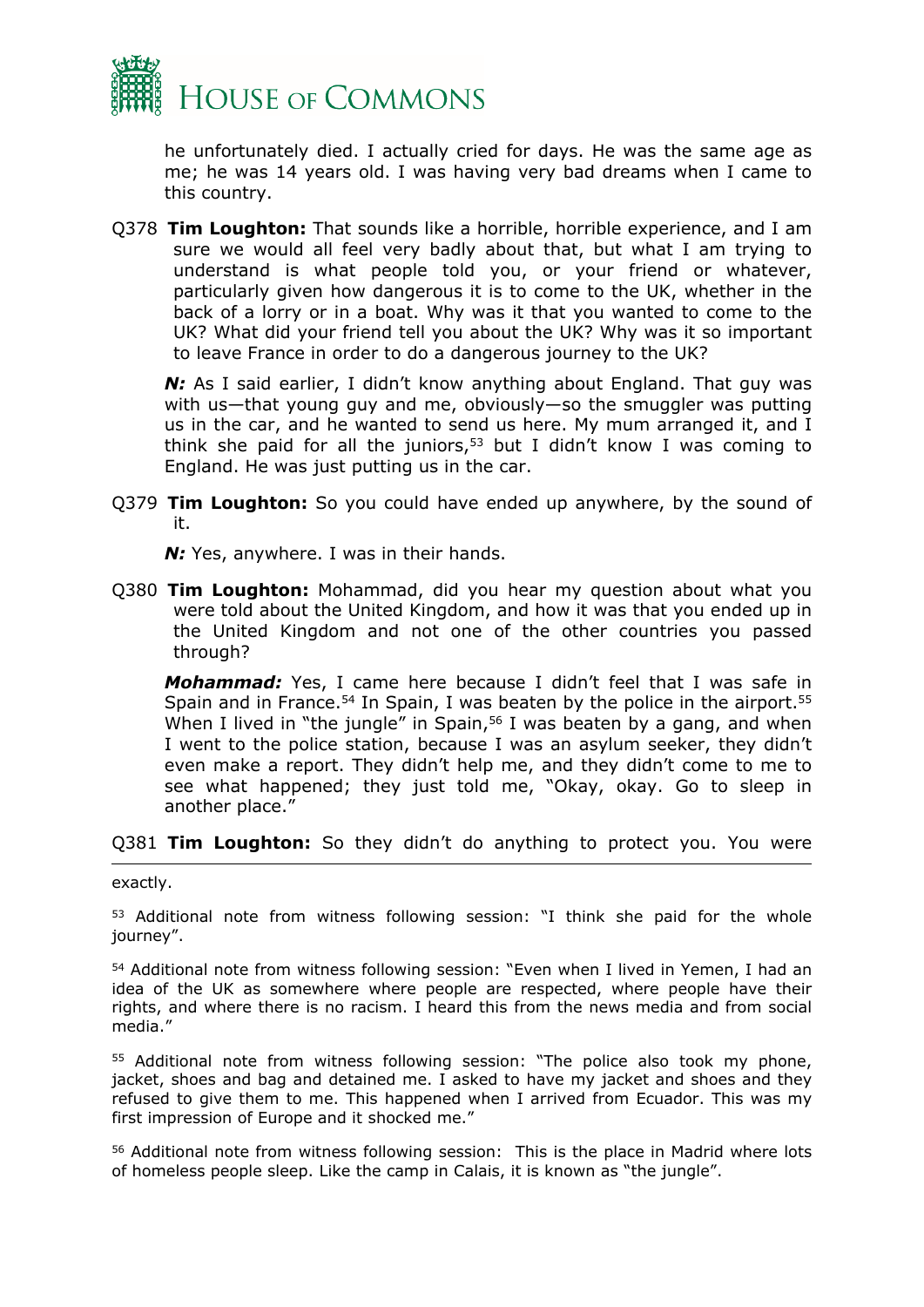

assaulted, and they basically just said, "Go away."

*Mohammad:* Yes, they did nothing. The guy I spoke to was a police officer. I told him everything; I showed him the scars on my body and said, "A gang hit me." He did nothing. He told me, "Okay, go another way." He asked me, "Why are you sleeping in the street?" I explained to him, told him that I was an asylum seeker; I showed him my papers. They didn't give me accommodation. He told me, "It's not my problem."

Q382 **Tim Loughton:** And while in France, what did you experience there?

*Mohammad:* In France, I saw many gangs there. They took a photo and told me, while I was preparing a boat, to help them. They threatened to tell the police I am a smuggler—to accuse me of being a smuggler. Also, once, a police officer hit me in "the jungle". They hit many people there; they tried to take them out of "the jungle".<sup>57</sup> I do not know what happened there. They were speaking French; I didn't understand them.

Q383 **Tim Loughton:** Who told you about coming to the United Kingdom? Why was it the United Kingdom, rather than another country next to France, that you ended up in?

*Mohammad:* In Spain, one of my friends advised me to go to the UK. He told me you will not be able to live here, and they will give you nothing.

Q384 **Tim Loughton:** So it was purely because you had heard that the system is much more generous to asylum seekers in the United Kingdom. That was what you were told.

*Mohammad:* Yes, and also because I can speak English, and I heard that the UK treat human beings in a good way and I will find people to take care of me.<sup>58</sup>

Q385 **Tim Loughton:** Who did you hear that from? Where did you get this information that the UK is so much better than all the other European countries that you could have gone to?

*Mohammad:* From the internet. From Facebook, to be honest, I heard about it. I heard from people in France and in Spain. When I arrived in Calais, I heard about a lot of people who seek UK, but they are in France. Why do they not want to claim asylum in another country? I ask myself also, if I find myself safe in another country, why will I jeopardise my life? Why seek the UK? There is no choice.

Q386 **Tim Loughton:** You came from Yemen, didn't you?

<sup>57</sup> Additional note from witness following session: Mohammad means that the police tried to force people to leave, often using physical aggression. People staying in the camp also received written notices to leave.

<sup>58</sup>Additional note from witness following session: "I wanted to be somewhere I would be treated fairly and would be safe. I'm happy that I have accommodation in the UK, but the asylum system isn't easy and I'm disappointed that I'm not currently allowed to work, study or improve my English. I had a very good life in Yemen and left purely to reach safety."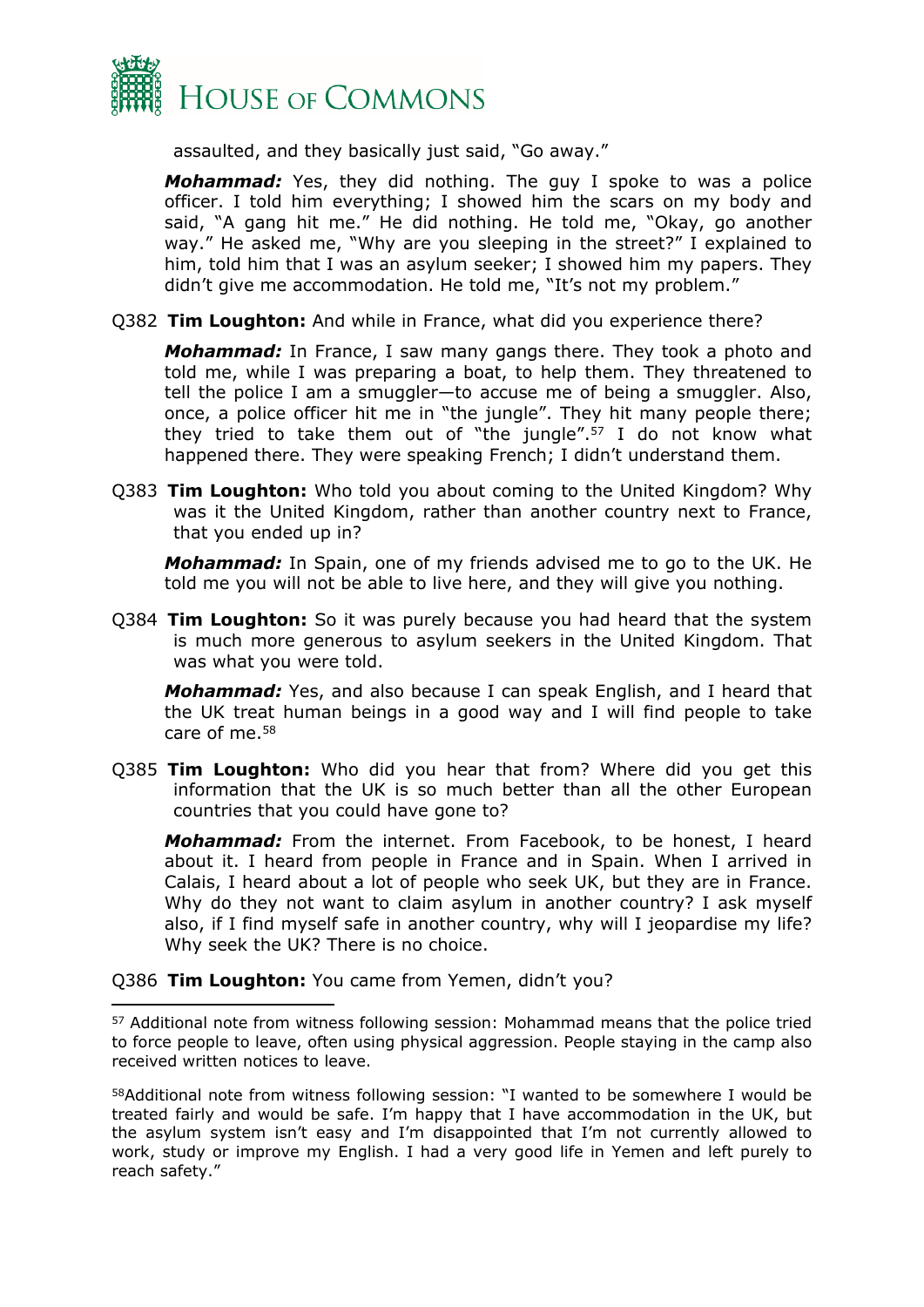

*Mohammad:* Yes, from Yemen.

Q387 **Tim Loughton:** Did you have any links with the UK when you were in Yemen? Did you think that you would end up in the United Kingdom when you left Yemen?

*Mohammad:* To be honest, when I left Yemen, I just want to travel to any safe country, but in Ecuador, I thought about England because I speak English, so I thought it will be easier for me to communicate with people here.

**Tim Loughton:** Okay. Thank you, Chair.

Q388 **Chair:** We need to finish in a moment, but can I briefly ask you a question, Sam? I think you had to do the age assessment when you first arrived, and you had difficulties with it. Is that right?

#### *Sam Rahimi:* Yes.

Q389 **Chair:** We are about to run out of time, but could you quickly tell us what happened?

*Sam Rahimi:* Another Syrian guy had a friend, and he took me to his friend who was in Croydon. It was late night, about 11 or 12, so he said, "You stay there and I will take you to the Croydon Home Office tomorrow." I went there and a woman asked if I am 15, and she was like, "Okay. We will arrange this, this, that." But then the other woman came. She was like, "No, your hands look big," or something, "You are 25." So I was like, "Okay. I lived in Afghanistan*.* It is very hot; it is so different than here. So it is obviously different with the hands and everything. The weather is so hot." Other than that, they did not discuss any more. "You are 25. That's it." And then they give me the card, and we were there for four or five hours sitting there. And then they take me to the adult place.

In the adult place, we had to live like four people<sup>59</sup>. The other adults were 30 or 35. One of them was 40. They were smoking and everything. I cried so much. I couldn't eat, I couldn't do anything. I didn't want to live with three people that were smoking. Then, one other guy—he was far advanced staff; he was working in the office because he was big in that adult place—he told me, "You are not 25. You know you are 15. You go to the Refugee Council." I said I don't know anything, so he gave me a ticket for the bus. Where I live now is nearer than where I lived before. So there was one man, and he took me to the bus and then we went to the Croydon Refugee Council.

I stayed for three days in that adult place. I couldn't eat anything. Then I was told, "I am taking you to Liverpool tomorrow." This is when the guy was like, "No, you should go to the Refugee Council." Then from there someone from the Refugee Council took me to Peckham. And then in Peckham, in Southwark borough, they did my age assessment and everything. It was going on for long. From that time, I lived with a family,

<sup>59</sup> Additional note from witness after the session: four people lived in one room.